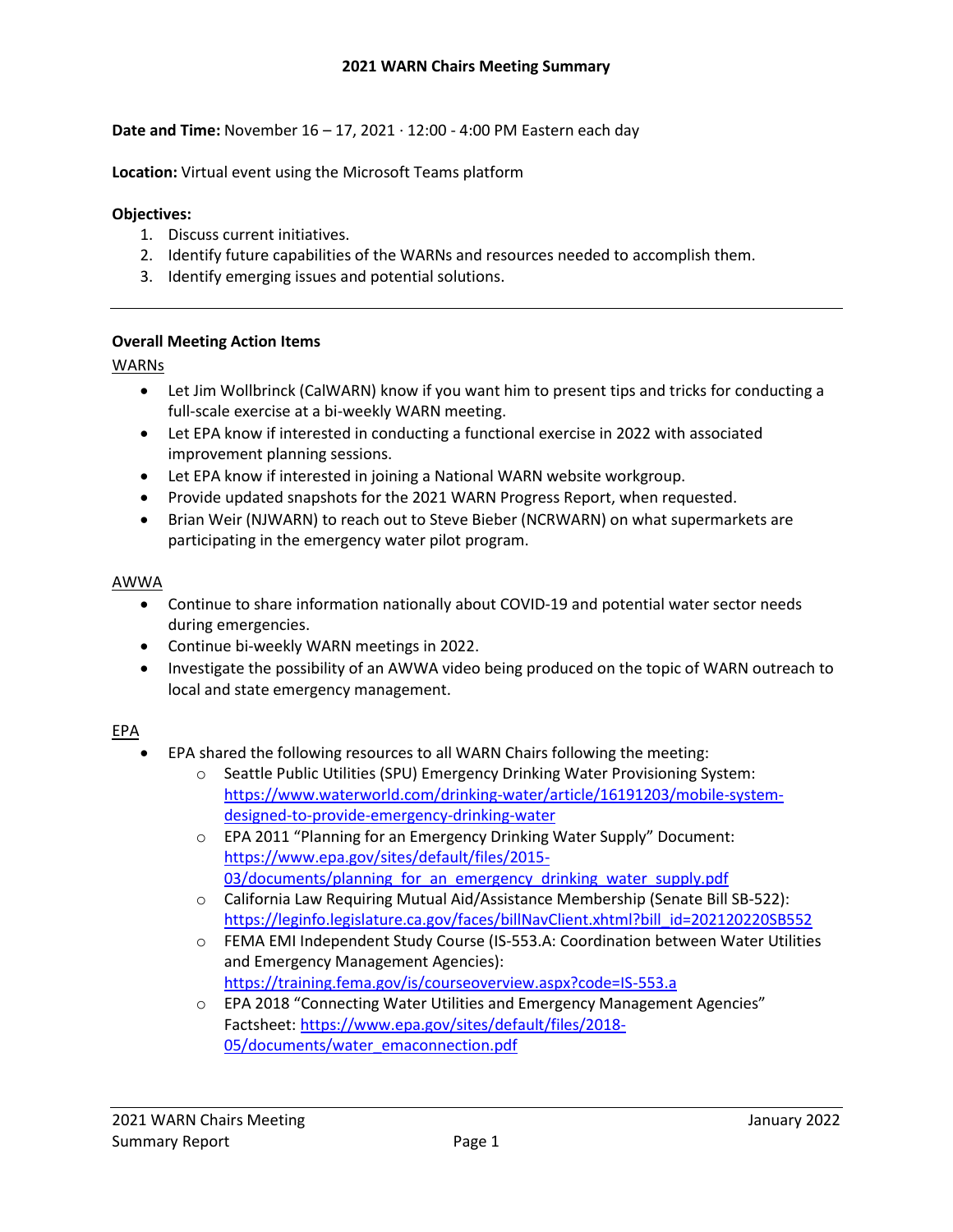- o DHS CISA "National Infrastructure Advisory Council Workforce and Talent Management" Study and Factsheet: [https://www.cisa.gov/publication/national-infrastructure](https://www.cisa.gov/publication/national-infrastructure-advisory-council-workforce-and-talent-management-study)[advisory-council-workforce-and-talent-management-study](https://www.cisa.gov/publication/national-infrastructure-advisory-council-workforce-and-talent-management-study)
- EPA will also share any other relevant resources with the group as they are received (e.g., COVID-19 resources, recruitment letters and packages).
- EPA will establish a National WARN website workgroup.
- EPA will consider the development of a water mission flowchart that could be shared with state primacy agencies and EMAC coordinators for them to reference during a water incident.
- EPA will consider how water sector system impacts could be presented as maps or charts based on the information shared from the states following an incident.
- EPA would like to work with WARNs in the future to share information on supply disruptions and welcomes any ideas on how EPA, WARNs, and water systems can best share information.

# **WARN Chairs Meeting Presentations – Day 1 – November 16, 2021**

#### WARN Incidents and Lessons Learned

The WARN Chairs discussed water sector initiatives, lessons learned, and 2021 WARN activations:

- Jim Wollbrinck (CalWARN) discussed the following topics:
	- $\circ$  The state has been using different resources to develop a common operating picture during the 2021 fire season. One resource available is a Geographical Information System (GIS) map that overlays wildfire burned areas and smoke patterns. That resource, combined with a California State Water Resources Control Board Division of Drinking Water GIS layer of water system service area boundaries, has been used to determine the wildfire risk to water systems. Jim also detailed other resources that have been used that included power company cameras, as well as the CalFire Incident Map: [https://www.fire.ca.gov/incidents/2021/.](https://www.fire.ca.gov/incidents/2021/) A future goal is to develop a website that links to or consolidates all these resources.
	- $\circ$  California recently passed a law that requires all water systems, beginning no later than January 1, 2023, to maintain membership in CalWARN or similar mutual aid organization as a drought resiliency measure. This is part of Senate Bill SB-522: [https://leginfo.legislature.ca.gov/faces/billNavClient.xhtml?bill\\_id=202120220SB552](https://leginfo.legislature.ca.gov/faces/billNavClient.xhtml?bill_id=202120220SB552)
	- $\circ$  With regards to the 2021 fire season, the Calder Fire nearly forced the evacuation of Lukins Brothers Water Company in South Lake Tahoe, and that utility is currently considering CalWARN membership.
	- $\circ$  San Jose Water is working with a boxed and bagged water manufacturer to test how quickly the resources can be filled up using a table and manifold system. Many water systems see boxed and bagged water as a good alternative to storing bottled water or maintaining water trailers.
	- $\circ$  Some of the small utilities in the state have been doing a lot of planning and were ready to respond to incidents due to CalWARN training and coordination so are now big proponents of WARN.
- Brian Weir (NJWARN), with American Water, described how a California American Water system had to quickly establish an alternate to the alternate utility Emergency Operations Center (EOC) when the primary one lost power during an incident and then the secondary one ran out of gas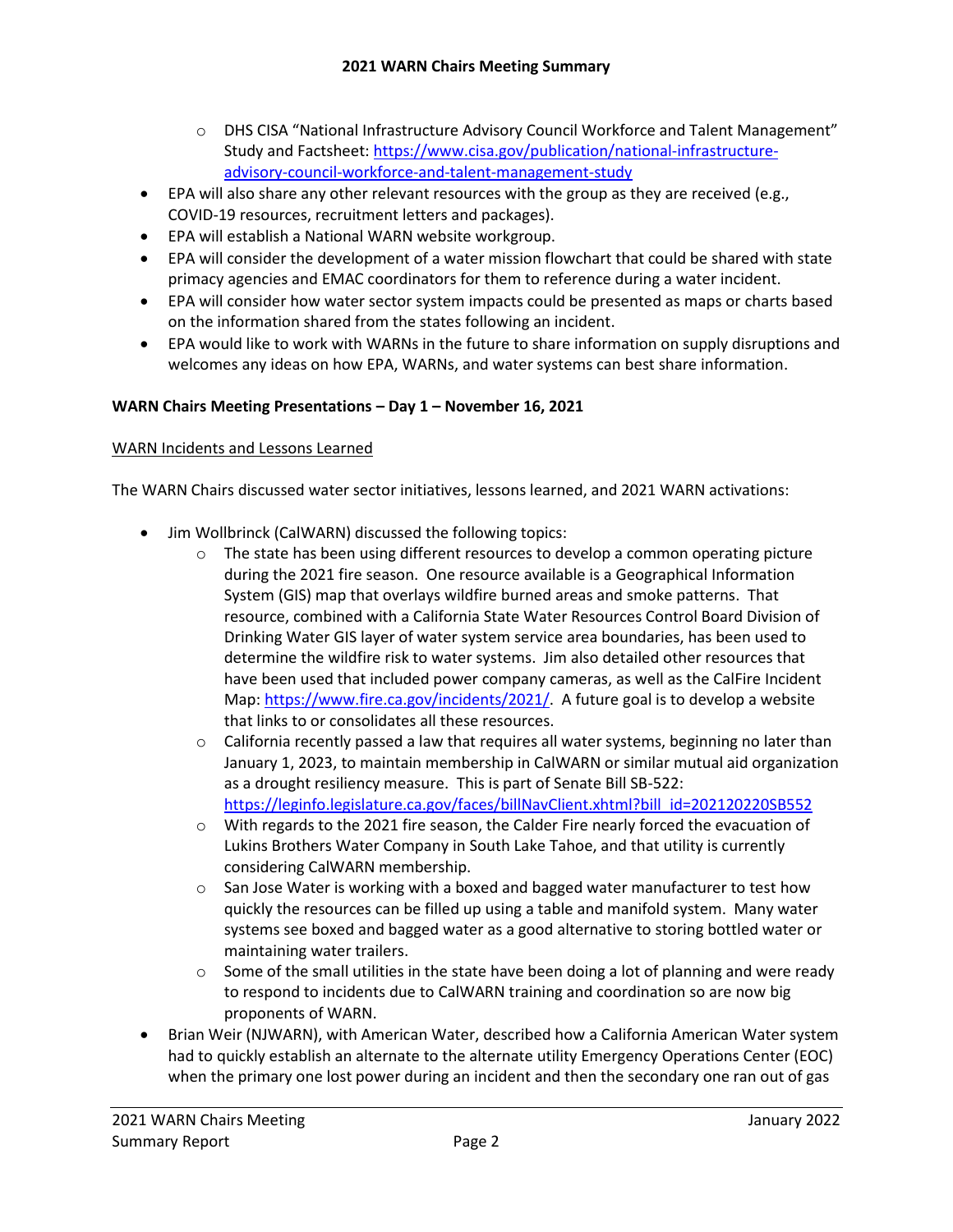and was unusable. This incident illustrated the importance of pre-establishing multiple (secondary and tertiary) EOCs in varying locations.

- o Jim Wolbrink (CalWARN) mentioned that maintaining fuel is critical and that San Jose Water has access to all the fuel they need unless the county EOC determines there is a larger priority. San Jose is working to have a county fuel plan so all critical lifelines such as water, power, and telecommunications are all coordinated and encouraged other water systems to do the same in their counties.
- Shelly Roberts (IdWARN) shared that the number of incidents in the state continues to rise. Many utilities choose to use bottled water during incidents since approved water haulers are expensive and there are only a few in the state. To help address this, two portable water trailers were purchased through a partnership between Idaho Rural Water Association (IDRWA) and the Idaho Department of Environmental Quality (DEQ). DEQ purchased the trailers and pays IDRWA to store and maintain them. One full use of the trailer is equivalent to 8,000 bottles of water so it is a cheaper and environmentally sustainable option. The trailers have already been used by a community that was impacted by drought and a well with high nitrates.
	- o Tom Barger (CtWARN) shared that Connecticut has recently passed legislation that requires water systems to provide alternate water to impacted consumers when there is a service interruption lasting more than 12 hours.
	- o Corey Ross (NvWARN) shared that the Las Vegas Valley Water District is looking into collapsible onion tanks that can be filled by a potable water truck, as a backup for a small community system. More information about onion tanks is available at[: https://www.sei](https://www.sei-ind.com/products/onion-tank/)[ind.com/products/onion-tank/.](https://www.sei-ind.com/products/onion-tank/)
	- o Steven Bieber (NCRWARN) shared that grant funding has been used in the National Capital Region to purchase water bladders, pumps, and other equipment for acute care hospitals as an alternate water supply. These resources may not be suitable for every situation but is a good choice for some critical facilities.
	- o Ned Worcester (WAWARN) noted that Seattle Public Utilities has a mobile system to provide emergency drinking water.
	- o Kevin Morley (AWWA) noted that "the responsibilities of state primacy agencies are specified in 42 U.S.C. 300g–2, which provides, in part: "A State has primary enforcement responsibility for public water systems during any period for which the Administrator determines…that such State… has adopted and can implement an adequate plan for the provision of safe drinking water under emergency circumstances including earthquakes, floods, hurricanes, and other natural disasters, as appropriate" (42 U.S.C. 300g-2(a)(5))." This information is available at [https://www.epa.gov/sites/default/files/2015-](https://www.epa.gov/sites/default/files/2015-03/documents/planning_for_an_emergency_drinking_water_supply.pdf) 03/documents/planning for an emergency drinking water supply.pdf. Kevin then encouraged WARNs and their members to engage with their primacy agency to discuss the state emergency water supply plan. He shared calculations that show how expensive it is to provide bottled water on a large scale.
	- $\circ$  Brian Weir (NJWARN) shared that American Water is developing a partnership with local supermarkets as part of an emergency water supply pilot program. As part of the program, American Water would notify customers experiencing a water outage that they could go to a specific supermarket and receive a \$7 gift card to purchase ice and bottled water, as an alternative to American Water setting up a water distribution site. Following an incident, the supermarket would submit an invoice to American Water for how many gift cards were distributed. American Water is also looking into the feasibility of using bagged water rather than bottled water.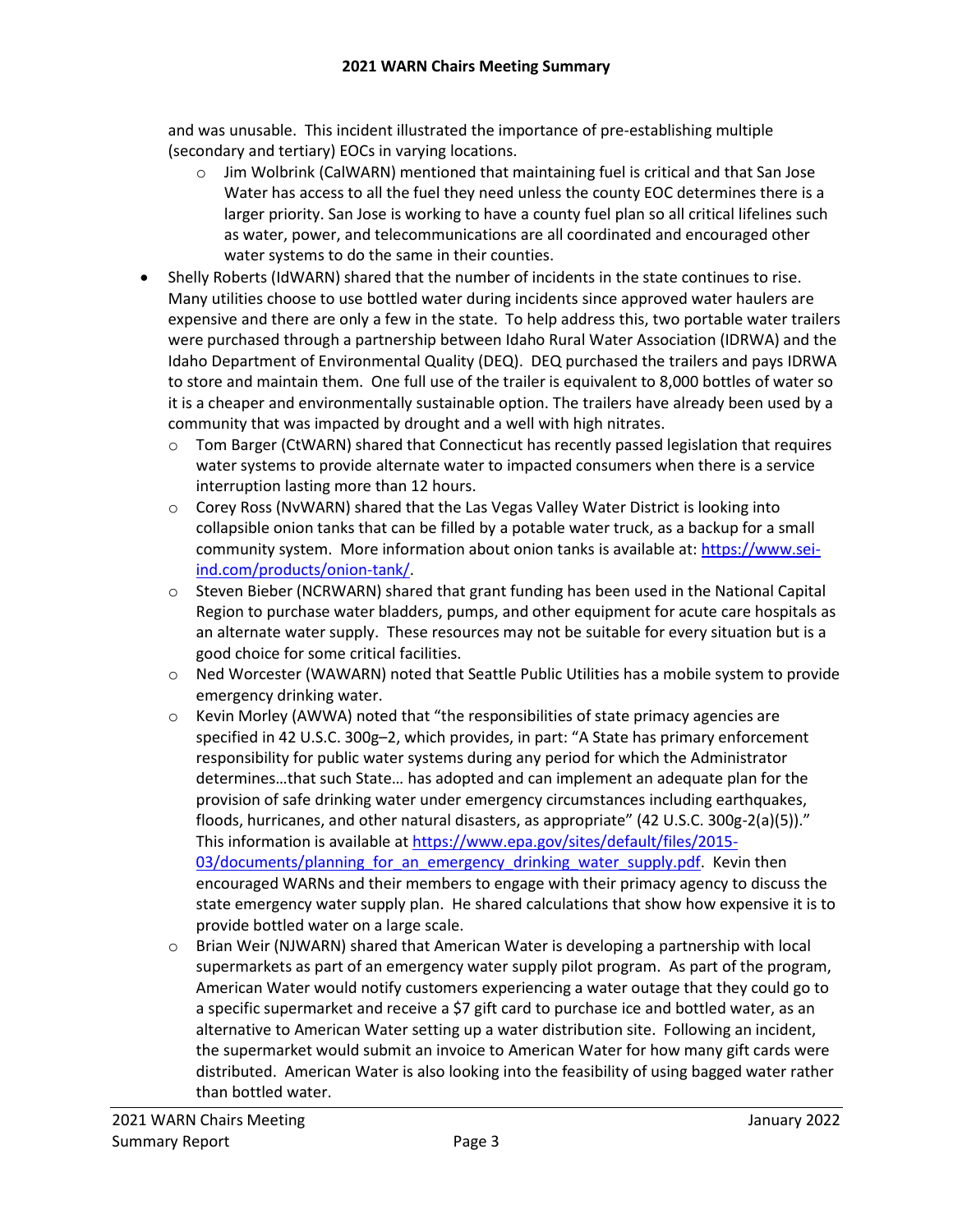- $\circ$  Jim Wolbrink (CalWARN) shared that they are looking into water trucks for emergency water as well as a boxed water solution with a reusable bag in a box. Approximately 120 bags can be filled every hour and provided to a customer, who is given instructions to clean and reuse for next time. This solution is easily stackable and reusable, which is not the case with bottled water.
- Corey Ross (NvWARN) described the response to the July 2021 Tamarack Fire which impacted Topaz Ranch Estates. The community was evacuated, and power was shut off throughout the community, but the water system needed to keep operating to maintain fire flows and did not have a generator. Hawthorne, a neighboring community, unhooked and hauled a generator to help, but the one that was brought was not the right size. NvWARN representatives worked overnight to acquire a larger generator, but power was restored before another one could be transferred. There was little state agency familiarity with NvWARN prior to this response, so NvWARN representatives were able to build new relationships.
	- o Dawn Ison (EPA) share that EPA has developed a Power Resilience Guide for Water and Wastewater Utilities that details how to conduct an emergency power assessment at a utility. The guide is available for download at [https://www.epa.gov/system/files/documents/2021-](https://www.epa.gov/system/files/documents/2021-09/062021_powerresilienceguide508c.pdf) [09/062021\\_powerresilienceguide508c.pdf.](https://www.epa.gov/system/files/documents/2021-09/062021_powerresilienceguide508c.pdf)

## Emergency Management Assistance Compact (EMAC) and Resource Typing

Kevin Morley (AWWA) and Brian Pickard (EPA) provided an overview of the ongoing work that is being done related to water missions, EMAC, and water sector resource typing.

AWWA, EPA and FEMA continued to have discussions related to updates to the National Response Framework. Currently, the water missions are still separated across multiple Emergency Support Functions (ESFs). EPA had suggested the following updates for ESF #3:

- Change ESF #3 to Public Works, Engineering and Water Infrastructure.
- Elevate EPA to a Primary Agency rather than a supporting agency.

Unfortunately, FEMA and the Army Corps of Engineers did not submit any structural changes as part of a report produced by an ESF Corrective Actions Group. EPA still plans to provide informational sessions to state EMAs and ESF #3 coordinators to promote the importance of improving coordination between agencies when there is a water incident. One goal is to standardize the execution of water missions across EPA regions in a more consistent and uniform manner. Other suggestions related to this topic included:

- State EMAC coordinators tend to change frequently, so while EPA has conducted EMAC workshops around the country with a few regions involved every year, there needs to be a more effective way to reach them. Two possibilities are an annual training or a just-in-time training for emergency managers and EMAC coordinators. The unfamiliarity with how to use EMAC for a water mission may deter its use as well.
- State primacy agencies need to know what EMAC is and how to use it during an incident.
- Develop a water mission flowchart that could be shared with state primacy agencies and EMAC coordinators for them to reference during a water incident.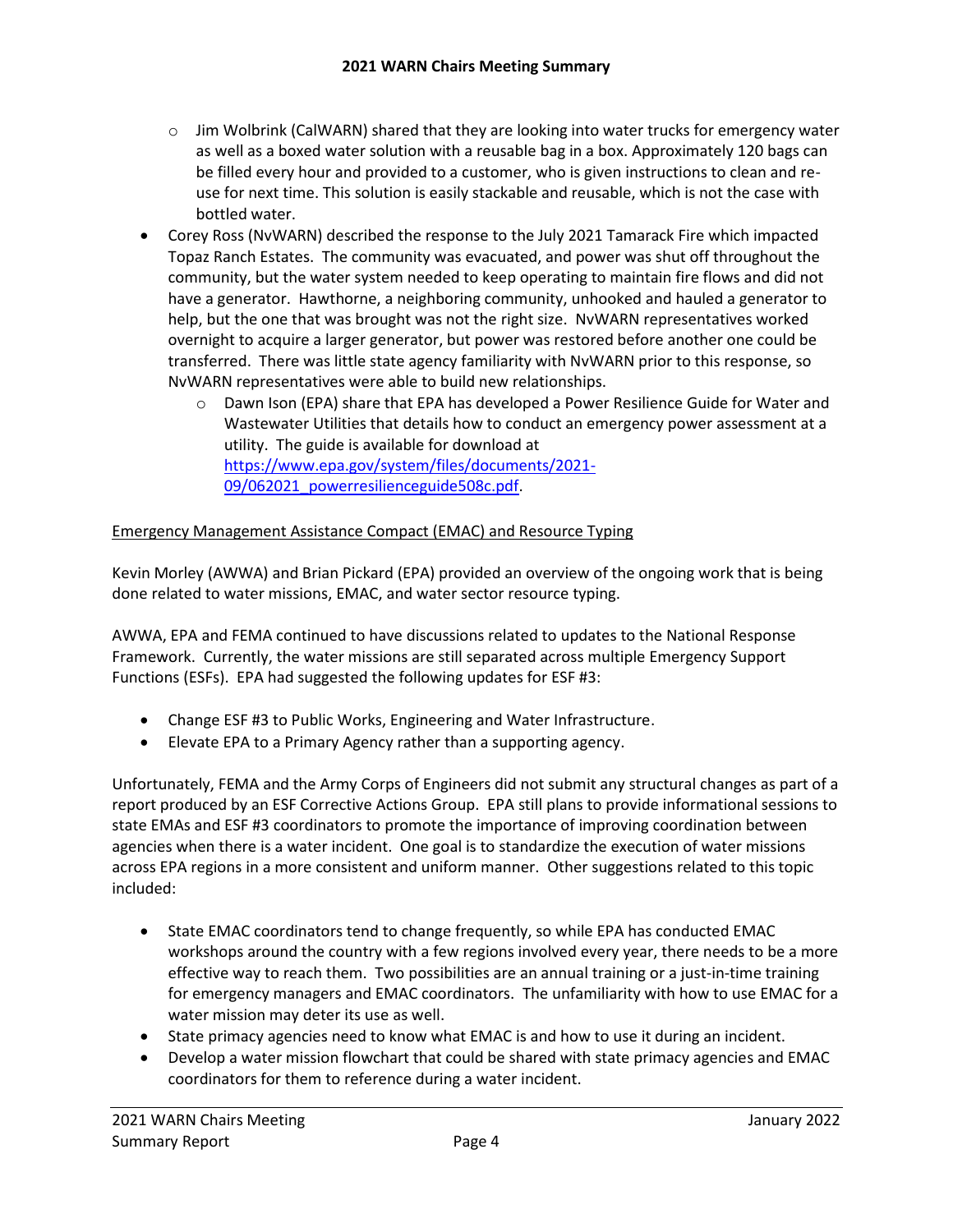- Conduct training for emergency managers on the water sector and EMAC.
- Conduct more training for WARN representatives so there is more familiarity with the level of detail that needs to be included with requests and responses.
- Educate WARNs regarding the use of EMAC so they could be a conduit of resources the state could tap into during an incident. This would involve more adoption of resource typing among water sector utilities, so they are prepared to offer resources when asked.
	- $\circ$  The National Emergency Management Association (NEMA) has a new training package that takes about 30 minutes to complete.
- Kevin Morley (AWWA) noted that AWWA is in the final stages of finalizing the resource typing toolkit and expects it to be fully released in early 2022. There will be training associated on its use before next hurricane season.

## Critical Issue Roundtable Discussion

Topic 1: How are states tracking utility status after an incident and is the information collected meaningful to determine the needs that may be facing the community?

- There was a consensus that all states seem to capture and provide data differently, but EPA Regions have to consistently provide a list of the same information (e.g., water systems on a boil water advisory [BWA], systems out of service) to EPA Headquarters following an incident. EPA regional staff work throughout the year with their state contacts to improve information sharing and confirm the types and format of the information that will be provided to them. EPA Headquarters is interested in revising how information is provided to other federal agencies. This could include mapping the PWSIDs that have been impacted as the result of an incident. Reported information could also be shown in a chart to likely show that a situation is improving (e.g., decreasing number of systems under BWAs as recovery continues).
- Kevin Morley (AWWA) suggested a work group of state and EPA Regional representatives to define a set of parameters that states should provide and the best way to collect the information.

Topic 2: How are WARNS tracking their response activity?

- o Shelly Roberts (IdWARN) noted that IdWARN representatives and member utilities have access to the state's WebEOC and can share information with county coordinators through it, but in general member utilities do not use WebEOC. During most incidents, IdWARN member utilities will contact the IDRWA through phone or email and a representative will post incident information and resource needs into WebEOC on behalf of the member utility.
- o Dave Aucoin (RIWARN) shared that RIWARN representatives have access to WebEOC.
- $\circ$  Mike Howe (TXWARN) noted that TXWARN utilizes a Response Manager System to track resource requests and will also add information if a member contacts TXWARN by phone or email to report a need.
- $\circ$  Tom Barger (CtWARN) noted that CtWARN members can share information via the WARN website, but most members prefer to coordinate utility-to-utility.
- o Tim Hewett (MnWARN) noted that the MnWARN website can be used to track requests, response, and after-action if the members choose to share the information.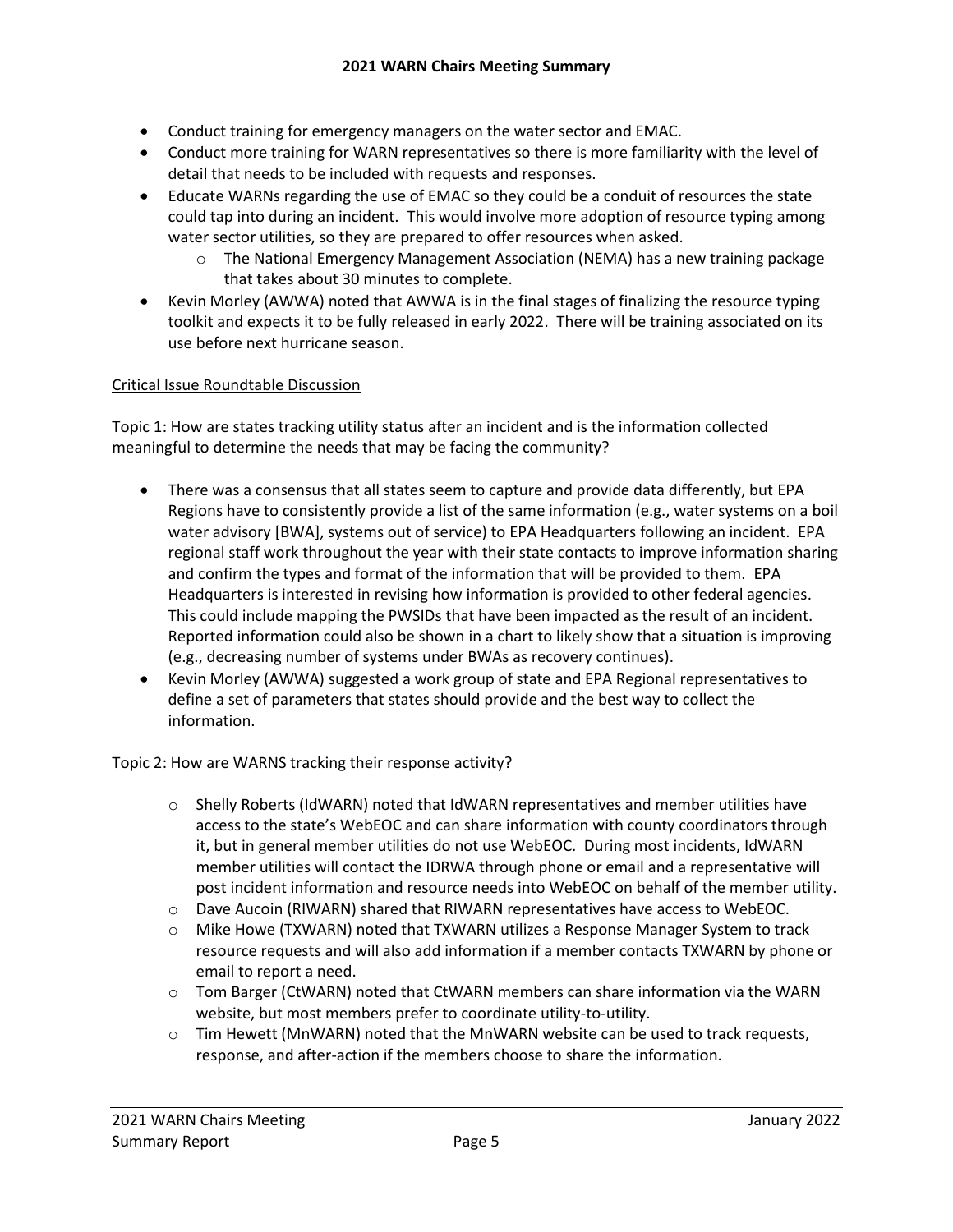Multiple WARN representatives are interested in exploring a national website template and the representatives would be interested in the ability to use the website to track resources. EPA plans to convene a working group in 2022 to discuss the possibility for a national WARN website.

### **WARN Chairs Meeting Presentations – Day 2 – November 17, 2021**

#### SDWARN Exercise Presentation

Brad Lawrence (SDWARN Chair) discussed lessons learned from the June 30, 2021, EPA-sponsored SDWARN Functional Exercise (FE) and Lake County Full-Scale Exercise (FSE). The training event was developed within a short timeframe due to the need to schedule the FSE prior to July  $1^{st}$  due to grant funding. This led to a short advertising period and lower than expected participation. The virtual SDWARN FE utilized a severe weather outbreak scenario that impacted most of the state, while the inperson FSE utilized a tornado scenario that severely impacted the city of Madison to set up the following scenarios for the participants:

- Vehicle Extrication from Height: Participants had the opportunity to practice vehicle extrication, while simulating that the car was in a tree. This process would involve using a  $4 - 6$ -person team to climb up and lower patients from height.
- Anhydrous ammonia tank release: Participants had the opportunity to put down a gas cloud simulated using a large tank and a fog machine. This process would involve using  $6 - 8$ -person fire department teams.
- Van rollover simulation: Bethel Lutheran Community and Madison Regional Health System participants simulated the response to a van rollover with multiple occupants inside. The simulation used manikins and a prop van to go through the process of triaging multiple patients and bringing them to the hospital.

Both the SDWARN FE and the Lake County FSE resulted in a number of action items, but the actions related to SDWARN in particular include:

- Review the current SDWARN structure and operations.
- Increase coordination between SDWARN representatives and response partners.
- Continue to promote SDWARN membership to non-member water sector utilities.

Since Brad Lawrence (SDWARN Chair) is also the Utilities Director for Madison, South Dakota, the exercises also illustrated the need for WARNs to identify a backup to the WARN Chair (e.g., Vice Chair, Regional Chairs) in case the WARN Chair must address impacts to their jurisdiction and are not able to coordinate WARN-related responses during exercises or real incidents.

Finally, Brad mentioned that four months after the exercise an actual anhydrous ammonia leak occurred, proving the need and benefit of having these types of exercises on a regular basis.

#### Chemical Supply Issues for the Water Sector

Steve Allgeier (EPA) provided an overview of the recent and ongoing chemical supply disruptions for water and wastewater systems, as well as observations and lessons learned. Community Water Systems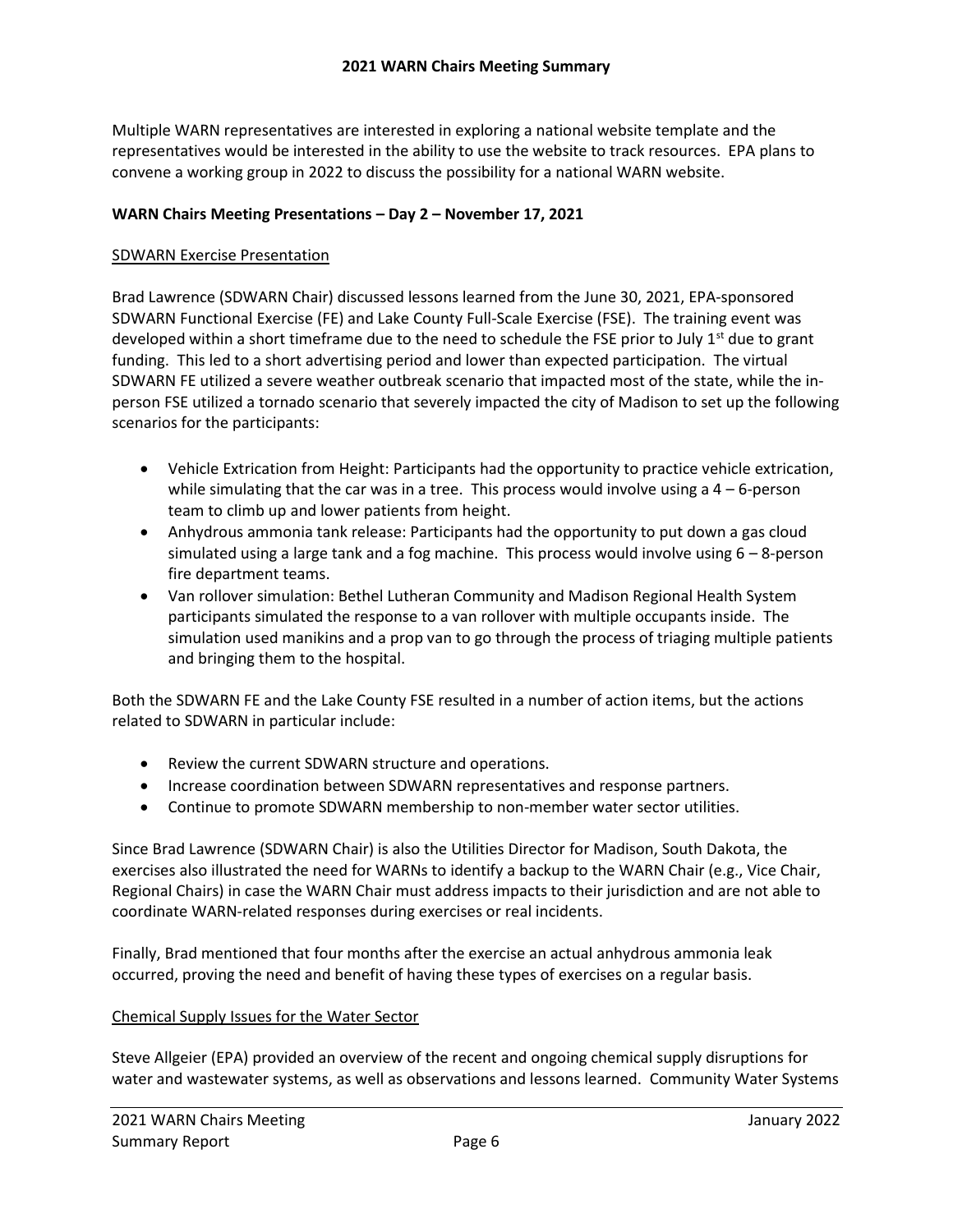(CWSs) are also experiencing chip shortages for smart meters and material supply chain disruptions, but chemical supply chain issues were the focus of the presentation. Steve opened the presentation by sharing the following case studies:

- In 2020, there were widespread carbon dioxide  $(C_0)$  gas shortages across Florida. The shortages were due to decreased demand and production of ethanol and  $CO<sub>2</sub>$  gas produced as part of ethanol production.
- In 2021, there were widespread Liquid Oxygen (LOX) shortages across Florida. The shortages were due to a sharp increase in demand for LOX due to rising COVID cases and the widespread use of high-volume oxygen therapy for treating COVID patients. Also, there were inefficient transportation services of cryogenic tankers, combined with a limited number of drivers with commercial driver's licenses (CDLs) with a hazmat endorsement and experience handling LOX.
- Beginning in the summer of 2021, phosphate-based corrosion inhibitors (PBCI) were identified as a potential, emerging supply issue nationwide. There is limited supply of the precursors to PBCI production, as well as strain on the importation of those precursors to PBCI producers who rely on imports due to primary domestic use of PBCI precursors for fertilizer production.
- From late 2020 through the present, chloralkaline chemicals (e.g., CI, NAOH, KOH) have been in short supply across the country. The initial shortage was concentrated in the western states but evolved into a widespread issue due to a series of incidents at production facilities across multiple states. These incidents resulted in a temporary loss in production capacity, as well as permanent closure of production facilities. This disruption had an impact on other treatment chemicals such as sodium hypochlorite, calcium hypochlorite, hydrochloric acid, ferric chloride, and poly-aluminum chloride.

In general, many supply disruptions were also linked to natural disasters, equipment failure, worker shortages, supply and demand imbalances, and changes in the producer's business objectives.

The biggest lessons learned, and observations have been:

- Customers without a contract are typically the first to lose their supply, which applies to both utilities and repackagers. Spot orders are generally not an option during a true shortage.
- The proximity to multiple repackagers and producers directly impacts the CWS's supply chain resilience. Transportation issues will continue to be an ongoing problem.
- Poor communication from suppliers creates unnecessary uncertainty for water system customers.
- Extended lead times on orders and higher prices are predicted to persist into mid-2022.

The following are recommendations regarding actions that water and wastewater systems can take to prepare for and respond to chemical supply chain disruptions.

- Preparedness actions include identifying alternate suppliers, increasing inventory or storage capacity, joining your state WARN, evaluating alternative treatment chemicals and grades, and reviewing those alternatives with the primacy agency.
- Response actions for a chemical supply disruption include notifying your state primacy agency, contacting alternate suppliers, issuing emergency requests for proposals (RFP), requesting assistance from your WARN, reaching out to neighboring water systems or companies that are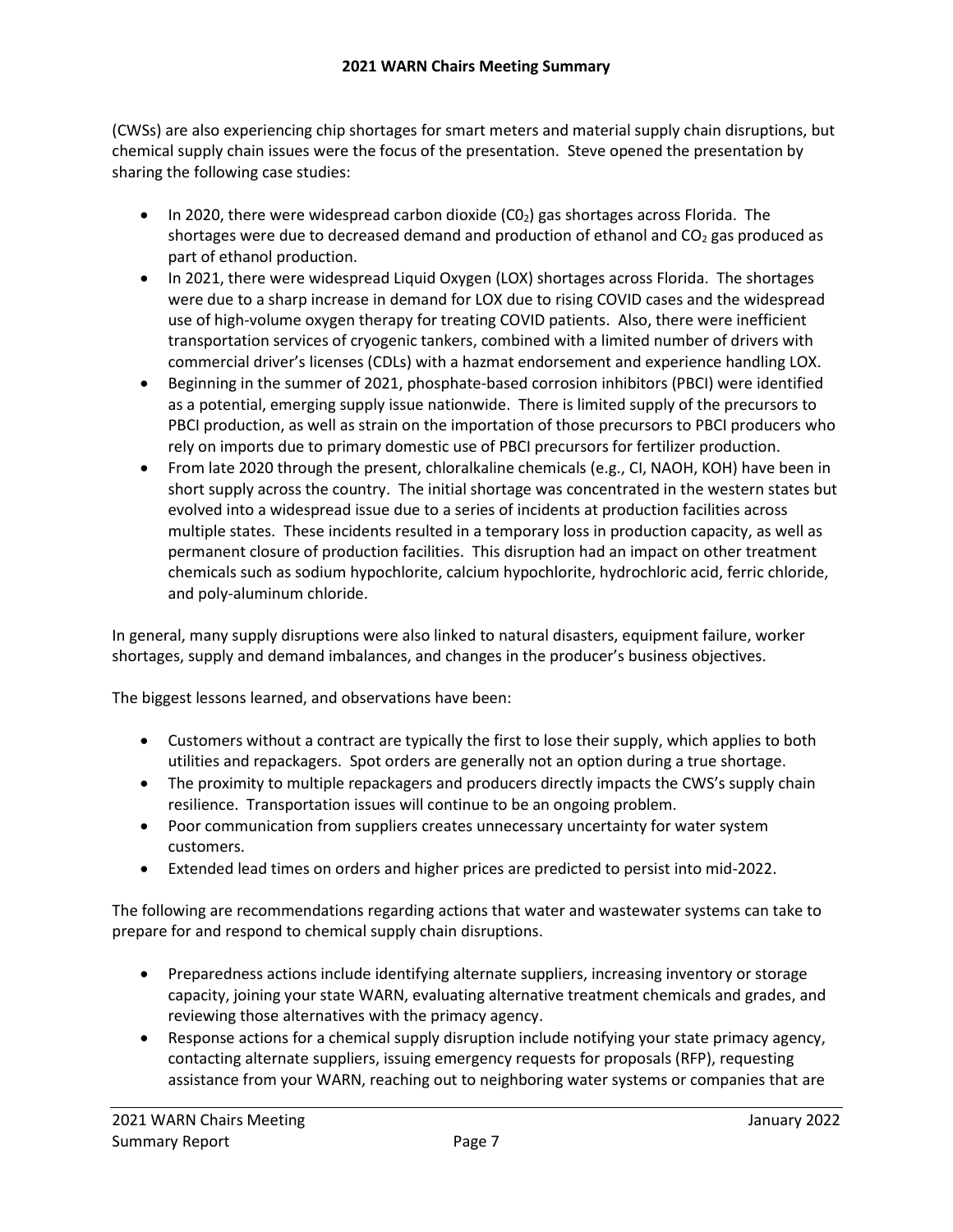using the chemical in shorty supply, contacting EPA to request technical assistance, or issuing conservation orders to try to stretch out the remaining inventory of chemicals.

EPA plans the following efforts to prepare for future chemical supply disruptions:

- Develop guidance and resources to help water systems build supply chain resilience.
- Respond to active supply disruptions by tracking reported disruptions.
- Coordinate with government and private sector partners to resolve supply issues.
- Provide technical assistance to resolve supply issues.

EPA would like to work with WARNs in the future to share information on supply disruptions and welcomes any ideas on how EPA, WARNs, and water systems can best share information.

Finally, Steve discussed Safe Drinking Water Act (SDWA) Section 1441 applications for water systems as an additional resource for CWSs experiencing chemical supply chain shortages. Water systems can apply to the EPA for a Certification of Need (CON) for a water treatment chemical that is "not reasonably available." The CON authorizes the Department of Commerce to issue orders to suppliers to provide a treatment chemical to water systems. The timeline from application to the supplier agreement ranges from one to two months. Given the timeline for a CON approval, EPA encourages systems to try the recommended actions mentioned earlier to resolve the issue. More information on the SDWA Section 1441 application can be found here: [https://www.epa.gov/waterutilityresponse/water-sector-supply](https://www.epa.gov/waterutilityresponse/water-sector-supply-chain-resilience)[chain-resilience.](https://www.epa.gov/waterutilityresponse/water-sector-supply-chain-resilience)

#### Critical Issues Roundtable Discussions:

Topic 1: How can WARNs conduct outreach to local and state emergency management?

- Steve Shepard (AzWARN) would like tools or resources WARNs can provide to local and state EMAs to send a consistent message on how EMAs and WARNs can work together.
- Dawn Ison (EPA) noted that EPA has developed WARN videos, as well as WARN Factsheets that are available a[t https://www.epa.gov/waterutilityresponse/mutual-aid-and-assistance-drinking](https://www.epa.gov/waterutilityresponse/mutual-aid-and-assistance-drinking-water-and-wastewater-utilities)[water-and-wastewater-utilities.](https://www.epa.gov/waterutilityresponse/mutual-aid-and-assistance-drinking-water-and-wastewater-utilities) One of the factsheets is titled "Connecting Water Utilities and Emergency Management Agencies."
- Dawn Ison (EPA) also noted that EPA, FEMA and other water sector partners developed an online Emergency Management Institute (EMI) course titled "Coordination between Water Utilities and Emergency Management Agencies" with the aim of increasing coordination to enable more effective cross sector relationships. The course is available at [https://training.fema.gov/is/courseoverview.aspx?code=IS-553.a.](https://training.fema.gov/is/courseoverview.aspx?code=IS-553.a)
- Kevin Morley (AWWA) noted that National Emergency Management Agency (NEMA) outreach regarding the importance of coordination and the potential water sector uses of the Emergency Management Assistance Compact (EMAC) has been trickling down to states and counties.
- John Lins (IOWARN) noted that he has been developing a strong relationship with his state EMA as the local EMAs have a higher rate of turnover and typically call the state.
- Kevin Morley (AWWA) noted that he could investigate the possibility of an AWWA video being produced on the topic. The consensus from the group was that a video would be beneficial for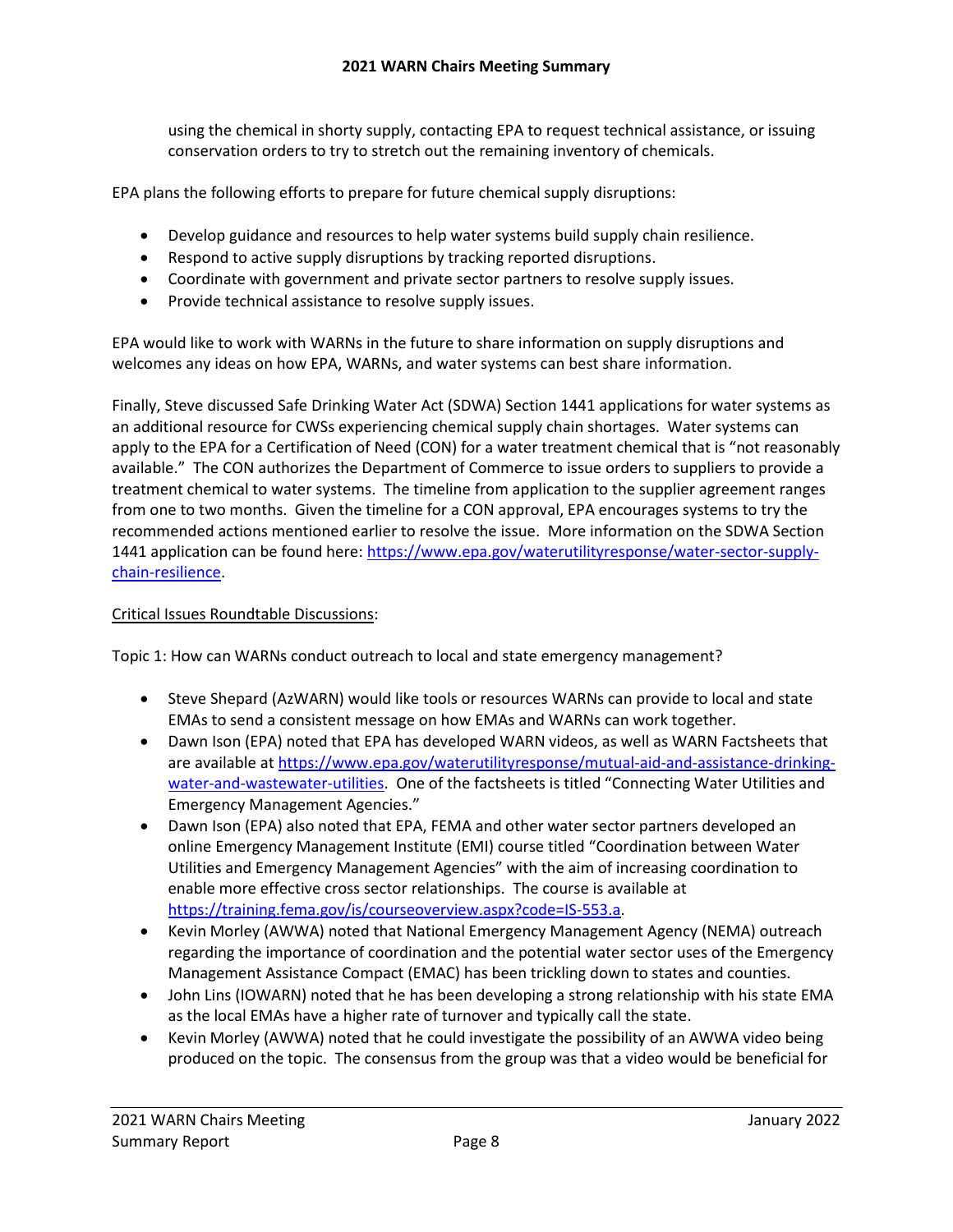educating EMAs on WARNS and the benefits they provide. Reeducation is needed frequently due to staff turnover.

- $\circ$  Rita Mercer (AzWARN) mentioned the video needs to explain how WARN fits into what emergency managers do, how each sees each other's role in a response, and who funds the response.
- Kevin Morley (AWWA) also mentioned that he will explore the possibility of partnering with EMAC and the Emergency Managers Association.

Topic 2: What are your thoughts regarding the development of a National WARN website?

- Dawn Ison (EPA) described the possibility of a national WARN website consisting of a main page, with each WARN having the opportunity to either link their existing website to a subpage or customize their own subpage of the website. Many WARNs use the same website template, but support for updating the websites is not readily available anymore.
- Kevin Morley (AWWA) noted that AWWA investigated the potential of this option a few years ago and there were too many challenges such as access and security at the time to move forward.

Dawn Ison plans to establish a workgroup to discuss a national WARN website and invited interested WARN Chairs to join the discussion. It will be important to discuss what the chairs think are the necessary capabilities that the website should have and how it can be updated. The workgroup will likely be established in early 2022. Some additional comments from the discussion included:

- Jim Wolbrink (CalWARN) said it would be good to hear about best features from each WARN website (mass communications, mapping, etc.) and decide what key components need to be incorporated into a list of requirements for a national website.
- Steve Shepard (AzWARN) reviewed various WARN websites across the country and many looked the same and conveyed the same message with the only difference being the back end (login). It does not make sense for each of the WARNs to do so much work and spend so much money when we can hopefully have one over overarching front end with individual back ends.
- Brad Lawrence (SDWARN) said if a national WARN website is not feasible, if enough WARNs contracted with the same vendor that would help with cost.
- There was a discussion between multiple chairs about using WebEOC instead of a website, but WebEOC comes in so many versions that it did not seem like a feasible replacement for all WARNs.
- Brad Lawrence (SDWARN) asked if it would be better to have an app instead of a website and Jim Wolbrink (CalWARN) asked if EPA's Response-on-the-Go app can be integrated into the web work.
- Rita Mercer (AzWARN) said standardization of features would be great and would help with the Resource Typing Tool as well.

Topic 3: What other types of shortages are water and wastewater systems experiencing?

• Carol Adams (PaWARN) noted that there are unknown long term potential health impacts of COVID on exposed workers. This may lead to future workforce shortages and that needs to be considered when addressing current workforce shortages ("Silver Tsunami") within the utility organizations and within WARN.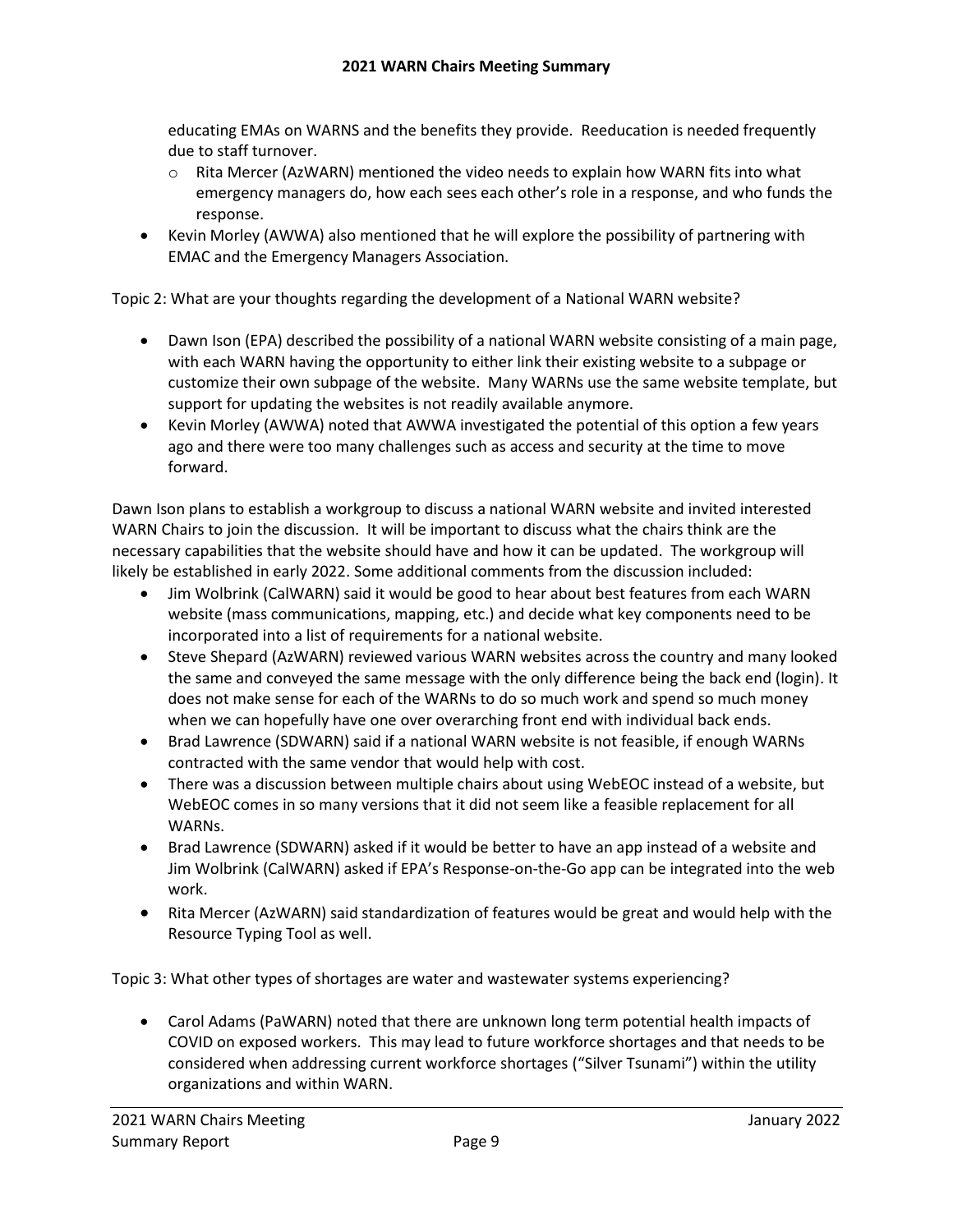- Brad Lawrence (SDWARN) shared that a byproduct of state marijuana legalization is that CDL drivers need to adhere to federal requirements, which may lead to fewer truckers.
- Kevin Morley (AWWA) shared the following resource regarding workforce talent shortages and impacts for the water and wastewater system sectors (p.53): [https://www.cisa.gov/sites/default/files/publications/NIAC\\_Workforce%20and%20Talent%20M](https://www.cisa.gov/sites/default/files/publications/NIAC_Workforce%20and%20Talent%20Management%20Study_Final%20508.pdf) [anagement%20Study\\_Final%20508.pdf](https://www.cisa.gov/sites/default/files/publications/NIAC_Workforce%20and%20Talent%20Management%20Study_Final%20508.pdf)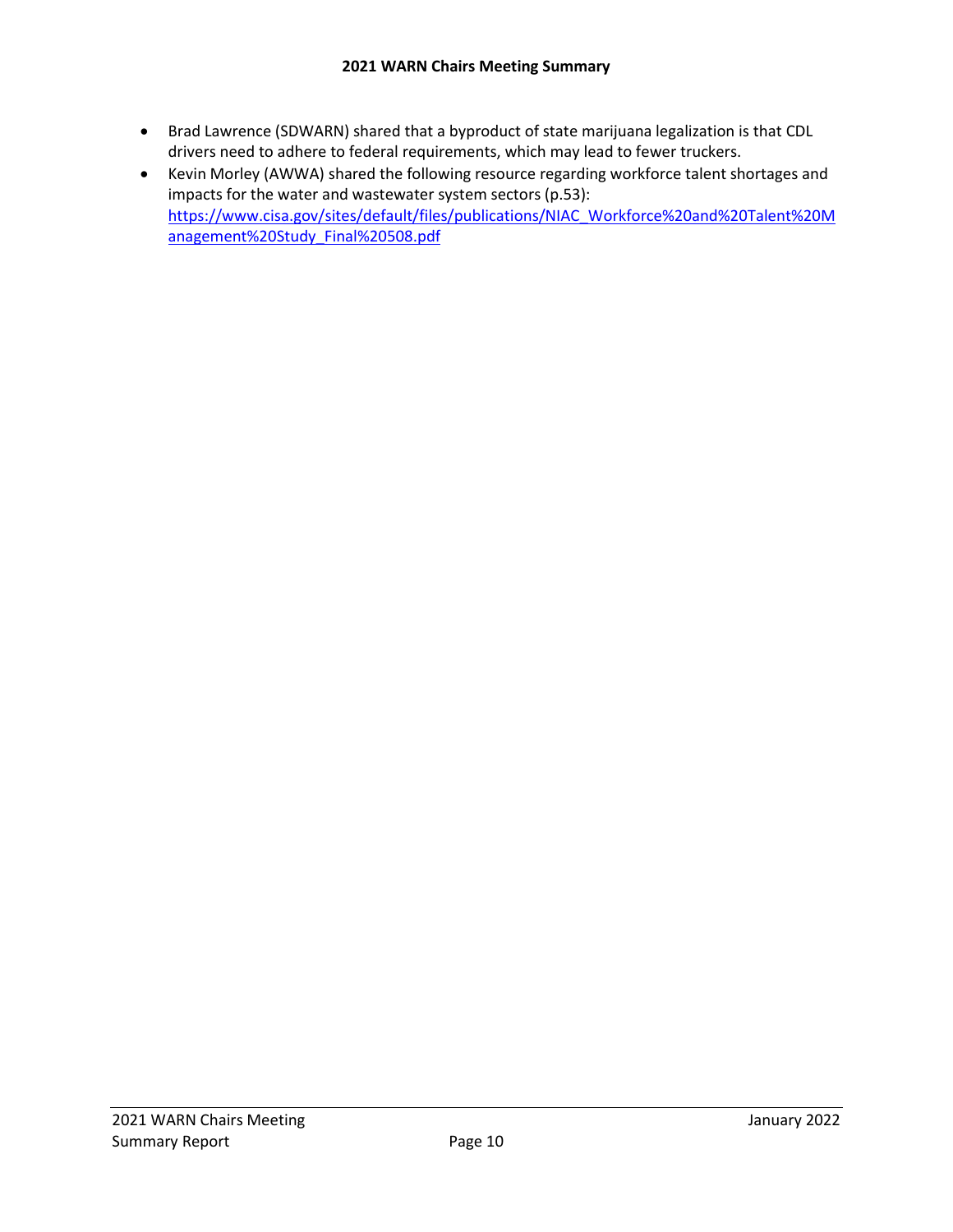### **WARN Reports – Accomplishments and Challenges**

Dawn Ison (EPA) asked each attending WARN Chair to describe their WARN's recent accomplishments and current challenges, along with any supply chain shortages that their members had experienced. The information they provided is in the following table:

| <b>WARN</b> | <b>Recent Accomplishments and Current Challenges</b>                                         |
|-------------|----------------------------------------------------------------------------------------------|
|             | AZWARN now has 34 members (added 2) and has held bi-weekly meetings for the past             |
|             | two years. Post EPA-sponsored exercise improvement planning meetings have helped             |
|             | identify additional AZWARN needs that the committee is working to address. AZWARN            |
| Arizona     | now holds quarterly meetings with the Arizona Department of Emergency Management             |
|             | to increase coordination. The current AZWARN website is functional but uses an older         |
|             | platform, so the committee is interested in looking at different options. Some Arizona       |
|             | utilities have experienced chlorine shortages.                                               |
|             | ARWARN currently has 31 public utility members and is working with state water               |
|             | associations to expand its membership. ARWARN provided its members with a list of            |
|             | chemical supply contacts for utilities concerned about supply chain issues in 2021.          |
| Arkansas    | Member representatives also provided a list of available generators to Louisiana in          |
|             | response to Hurricane Ida. ARWARN members continue to disburse FEMA face coverings           |
|             | in response to the COVID-19 pandemic. Some utilities were close with chemicals, but          |
|             | none ran out. The recent activity with ARWARN has increased membership.                      |
|             | CalWARN now has over 500 members, is now registered as a 501c3 organization,                 |
|             | conducted a full-scale exercise (willing to do a presentation on tips and tricks), and       |
|             | updated its operational plan in 2021. CalWARN representatives have been working to           |
| California  | improve website GIS capabilities and each CalWARN region has a chair and co-chair.           |
|             | 2022 goals include continuing to increase small system membership and achieve the goal       |
|             | of having CalWARN members in all counties. A new CA Senate Bill requires systems to be       |
|             | part of a mutual aid network, specifically identifying CalWARN as one of the networks, so    |
|             | membership should increase dramatically.                                                     |
|             | CoWARN has 288 members after having added 30 new members thus far in 2021.                   |
|             | CoWARN is currently working on updating its website, which is being funded by the            |
|             | Colorado Department of Public Health and Environment and should be operational in            |
|             | early 2022. CoWARN was activated in 2021 for water line leaks and breaks in Rye,             |
| Colorado    | Arabian Acres Metropolitan District, and Florissant. CoWARN will host an EPA Functional      |
|             | Exercise in March 2022. Colorado utilities are not experiencing chemical supply chain        |
|             | issues, but they are experiencing very long equipment supply chain delays (e.g.,             |
|             | electronic meters 80 weeks and process monitoring equipment 1 year) as well as labor         |
|             | shortages.                                                                                   |
|             | CtWARN has 29 members and continued to engage the membership to distribute face              |
|             | coverings in 2021. CtWARN is now a committee in the CT Section of AWWA and can               |
|             | participate with the Security and Emergency Preparedness committees (which is an             |
| Connecticut | opportunity for CtWARN). The committee is still interested in identifying new ways to        |
|             | engage the existing membership outside of weather-related events. Regarding supply           |
|             | chain issues, the state sent out a questionnaire to utilities on the topic and 2/3 of the 36 |
|             | respondents had experienced a chemical supply chain issue but cannot determine an            |
|             | overarching cause. CtWARN would like to continue to issue the questionnaire on an on-        |
|             | going basis.                                                                                 |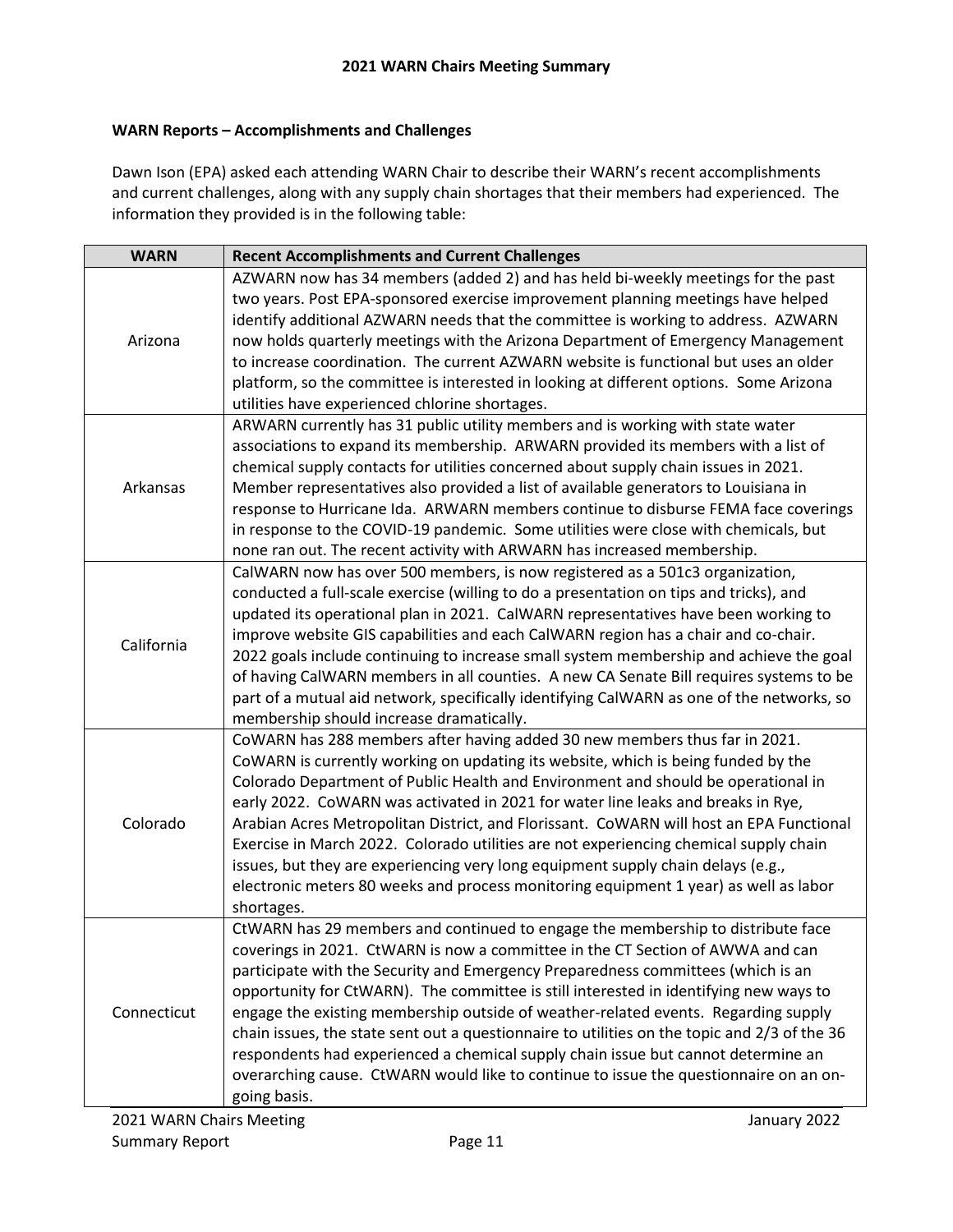| Delaware | DEWARN has 19 members and 4 associate members, as well as a new chair (Rob Penman,<br>Jr.). There are a couple of groups interested in joining. There have been no activations in<br>2021. DEWARN continues to have quarterly virtual meetings and encourages smaller<br>systems to join through its partnership with the Delaware Rural Water Association<br>(DRWA). DEWARN representatives are reengaging state agency contacts for funding for<br>a new website that can send alerts and are working to update the main contacts for each<br>member. DEWARN is also promoting a new DRWA state apprenticeship program to train<br>the next generation of water and wastewater operators.                                                                                                                                                                                                                         |  |
|----------|---------------------------------------------------------------------------------------------------------------------------------------------------------------------------------------------------------------------------------------------------------------------------------------------------------------------------------------------------------------------------------------------------------------------------------------------------------------------------------------------------------------------------------------------------------------------------------------------------------------------------------------------------------------------------------------------------------------------------------------------------------------------------------------------------------------------------------------------------------------------------------------------------------------------|--|
| Hawaii   | HIWARN holds monthly virtual meetings and adopted their operational plan in June 2021,<br>with their by-laws currently under review by members. HIWARN members are currently<br>participating in a pilot program to test the AWWA resource typing toolkit and are<br>planning to hold a resource typing workshop in 2022. FEMA has provided 75 percent<br>funding for water systems to purchase mobile generators. Hawaii utilities have not<br>reported any supply chain issues, but utilities have found that activated carbon is now<br>20% more expensive.                                                                                                                                                                                                                                                                                                                                                      |  |
| Idaho    | IdWARN has 77 members and is considering revising the mutual aid agreement (MAA)<br>and refreshing contacts. There have been a few activations in 2021 that included<br>providing generators, pumps, and water trailers. IdWARN representatives continue to<br>work with the Idaho Office of Emergency Management and local county coordinators.<br>IdWARN representatives collaborated with the Idaho Department of Environmental<br>Quality to circulate surveys to determine the impact of any supply chain shortages. The<br>silver lining of COVID is that people are now reaching out to WARN for help.                                                                                                                                                                                                                                                                                                       |  |
| lowa     | IOWARN has over 90 members. IOWARN has been involved in a Mobile Pump Project (a<br>trailer-mounted pump) to provide water to small communities during emergencies. This<br>project includes developing a needs assessment document for mobile pumps, soliciting a<br>request for funds to private and public sectors, and obtaining funding approval through<br>state emergency management. The Iowa Rural Water Executive Director is now Vice-<br>Chair, which should assist with continued engagement with small systems.                                                                                                                                                                                                                                                                                                                                                                                       |  |
| Kentucky | KYWARN has over 70 members and is currently reorganizing their steering committee<br>with a meeting scheduled in February 2022. KYWARN members assisted utilities<br>impacted by a February ice storm by sharing generators and a March flood by distributing<br>bypass pumps and sending repair crews to replace washed out lines. A partnership has<br>been developed with the State Energy Policy Group to provide funding for a switch gear<br>installation pilot program for water and wastewater systems. Kentucky utilities are<br>reporting no chemical supply shortages, but gas chlorine prices have tripled and there is a<br>shortage of cylinders because systems are keeping extra supplies.                                                                                                                                                                                                          |  |
| Maine    | MEWARN has over 130 members and held three tabletop exercises in 2021 with four<br>more planned in 2022 that are funded by the Maine Drinking Water Program and the<br>Maine Emergency Management Agency. MEWARN members supported the response to<br>a major water line break that impacted a hospital and caused a boil water advisory by<br>sending parts and equipment and provided replacement operators to systems that had<br>staff out due to COVID-19. The MEWARN Chair has been actively participating in all<br>county Local Emergency Planning Committee (LEPC) meetings to build relationships and<br>share America's Water Infrastructure Act Section 2018 spill notification and Tier II<br>inventory availability requirements. Maine utilities have reported no chemical supply<br>chain issues, but many construction projects are on hold due to delays in procuring<br>materials and equipment. |  |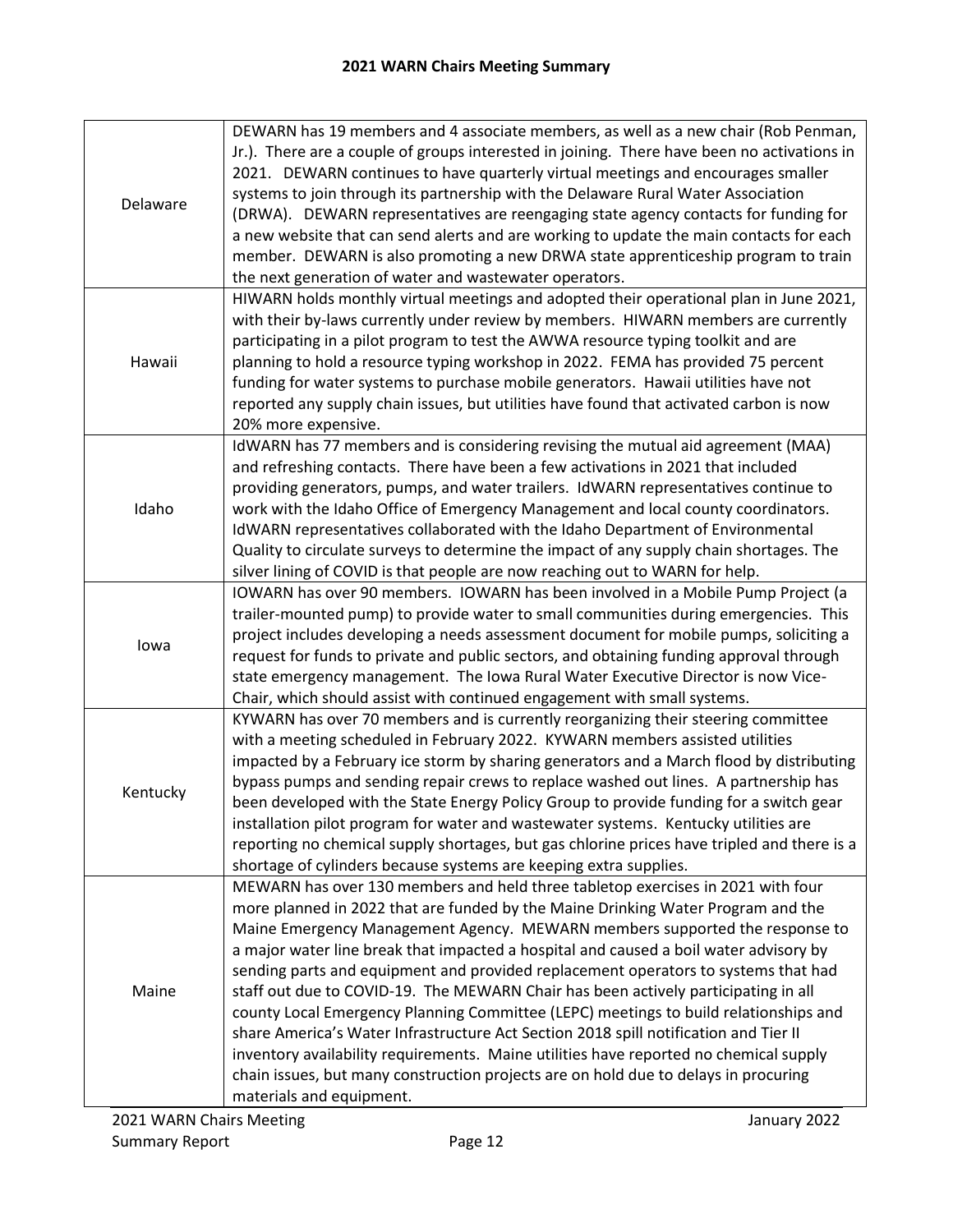| Missouri                          | MoWARN now has over 50 members after adding seven new members in 2021. Several<br>new members joined as a result of learning more about MoWARN from an EPA New<br>Madrid Earthquake Webinar. MoWARN would like to be considered for a 2023 EPA-<br>sponsored WARN FE with a goal of convincing some of the larger utilities in the state to<br>join (e.g., St. Louis, Kansas City). Missouri utilities are reporting no chemical supply chain<br>shortages but are receiving reports of drastic increases in chlorine costs (e.g., \$400/ton to<br>\$900/ton) and qualified staffing shortages such as operators and maintenance<br>mechanics.                                                                                                                                                 |  |
|-----------------------------------|------------------------------------------------------------------------------------------------------------------------------------------------------------------------------------------------------------------------------------------------------------------------------------------------------------------------------------------------------------------------------------------------------------------------------------------------------------------------------------------------------------------------------------------------------------------------------------------------------------------------------------------------------------------------------------------------------------------------------------------------------------------------------------------------|--|
| <b>National Capital</b><br>Region | NCRWARN now has 12 members after adding a new member in 2021. NCRWARN<br>representatives continue to participate in coordination calls to discuss staffing issues,<br>back to office policies, and supply chain issues. A group of NCRWARN members funded a<br>study on biosolids handling and the capacity to establish a network of utilities able to<br>accept biosolids through mutual aid. Another workgroup is investigating options for bulk<br>chemical ordering to supply multiple utilities at one time if there was a shortage.<br>Regional utilities are reporting that supply chain issues have not been widespread or<br>persistent.                                                                                                                                             |  |
| Nevada                            | NvWARN has over 30 members and recently launched a new website that is being hosted<br>by the Las Vegas Valley Water District with just a few issues with mass communication to<br>work through (SMS was added but only if a member activates it). NvWARN members<br>collaborated with the Nevada Rural Water Association (NvRWA) to distribute cloth masks<br>and thermometers to water sector utilities and tribal partners and hopes to work<br>together with NvRWA in 2022 to promote membership to utilities in the northern parts of<br>the state. NvWARN continues to meet monthly with California agencies to maintain<br>mutual agreements and partnerships. NvWARN activated in 2021 to support a generator<br>need, which increased the organization's profile with state agencies. |  |
| New Hampshire                     | NHPWMA has over 150 members and there have not been any activations thus far in<br>2021. The state primacy agency is conducting cybersecurity outreach and exploring<br>funding opportunities for utility cybersecurity assessments. One New Hampshire utility<br>experienced a sodium fluoride shortage.                                                                                                                                                                                                                                                                                                                                                                                                                                                                                      |  |
| New Jersey                        | NJWARN includes 14 private and public utility members but has not had much<br>participation or engagement in the past few years. NJWARN did share critical weather<br>updates with members, but no one reached out for support. The face covering<br>distribution went well and utilities were happy and satisfied with the effort. New Jersey<br>utilities have not had any major supply chain disruptions in the state, but many utilities<br>are keeping higher stock volumes and ordering resources more frequently.                                                                                                                                                                                                                                                                       |  |
| New York                          | NYWARN has over 180 members and continues to receive support from the water and<br>wastewater state primacy agencies and water sector associations. NYWARN members<br>coordinated to provide parts to a community dealing with a water contamination incident<br>in Dutchess County. NYWARN representatives are exploring additional ways to engage<br>the membership since there have not been many activations in recent years and it is<br>difficult to keep the message fresh. New York utilities have reported no supply chain<br>issues though larger utilities are pushing back on costs exceeding those stipulated in<br>contracts.                                                                                                                                                    |  |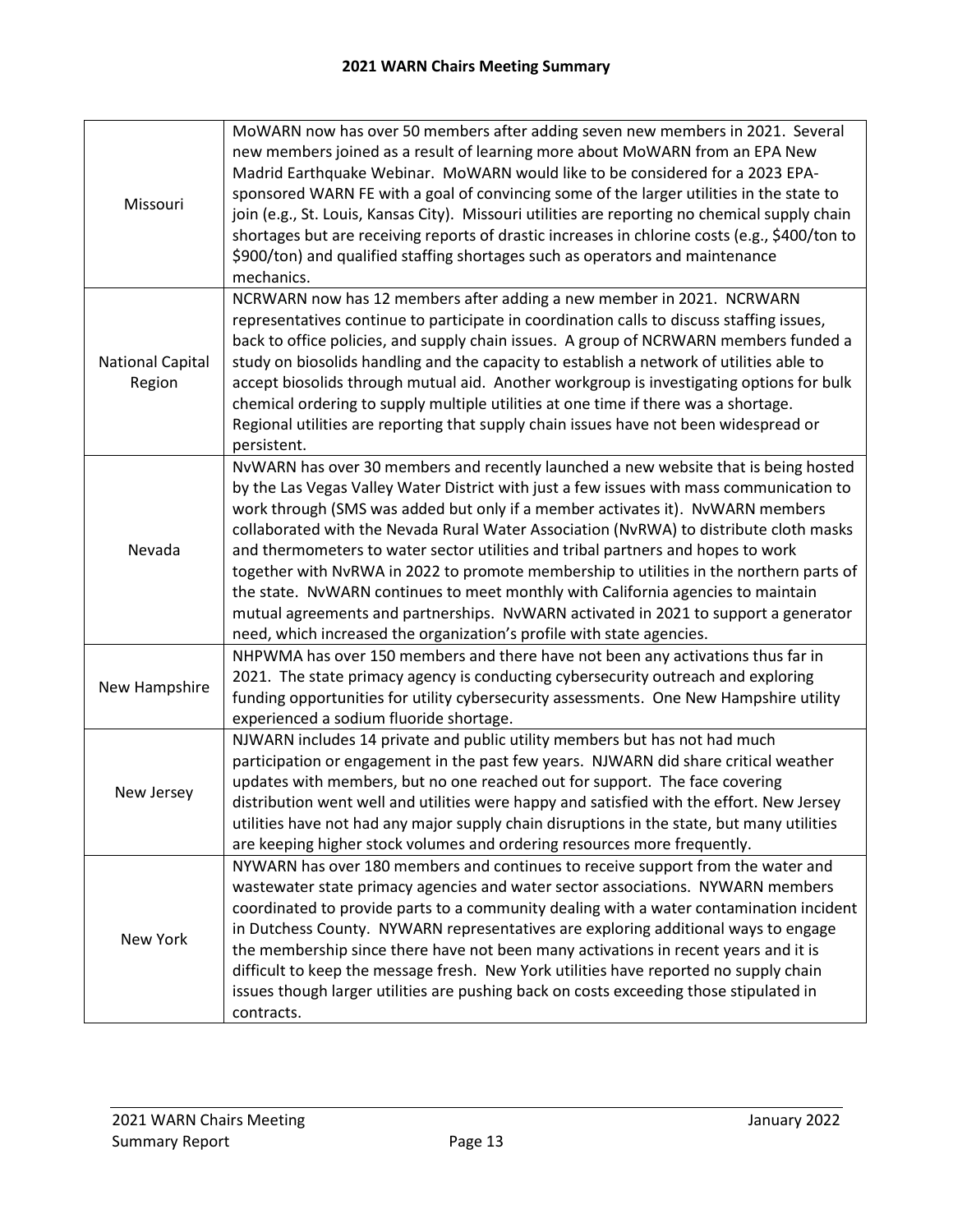| North Carolina | NCWaterWARN has over 110 members and holds monthly committee meetings.<br>NCWaterWARN representatives are working with the University of North Carolina School<br>of Government to review the mutual aid agreement and suggest changes to the<br>document. NCWaterWARN representatives are working to build relationships with North<br>Carolina Emergency Management (NCEM) representatives due to recent organizational<br>changes within NCEM and are developing a WARN Factsheet to assist in that effort. North<br>Carolina utilities are not experiencing any major chemical shortages but are experiencing<br>material shortages and price increases of approximately 20 percent.                                                                                                                                                                                                                                                          |
|----------------|---------------------------------------------------------------------------------------------------------------------------------------------------------------------------------------------------------------------------------------------------------------------------------------------------------------------------------------------------------------------------------------------------------------------------------------------------------------------------------------------------------------------------------------------------------------------------------------------------------------------------------------------------------------------------------------------------------------------------------------------------------------------------------------------------------------------------------------------------------------------------------------------------------------------------------------------------|
| Oregon         | ORWARN now has 160 members and is working with the Oregon Health Authority to<br>continue promoting membership by requesting to add an ORWARN membership<br>question to the state's sanitary survey checklist. ORWARN's relationship with the Oregon<br>Office of Emergency Management (OEM) is robust as evidenced by OEM requesting<br>ORWARN to take the lead and attend all meetings during the chlorine shortage in the<br>Pacific Northwest during the summer. ORWARN supported state and county agencies by<br>providing watering stations after drought and fires lowered aquifer levels and 1,800<br>individual households lost their wells. ORWARN is currently working with the<br>Cybersecurity and Infrastructure Security Agency (CISA) to develop a cybersecurity-<br>focused tabletop exercise. Oregon utilities are reporting supply chain issues with<br>astronomical ductile iron fitting costs.                               |
| Pennsylvania   | PaWARN has over 130 members and is represented at the state Commonwealth<br>Response Coordination Center. PaWARN partnered with state agencies to hold a virtual<br>Security and Risk Management Symposium. PaWARN representatives have presented at<br>state Solicitors Association and Engineering events to promote membership. A goal is to<br>continue to engage and encourage smaller systems to join PaWARN. PaWARN<br>representatives worked with the state primacy agency to designate a lime facility that<br>supplies water and wastewater systems as an essential business during the early<br>response to COVID-19. PaWARN representatives also worked with EPA and AWWA to<br>address delayed chlorine gas shipments in the western part of the state. PaWARN's<br>communications and actions during COVID really changed the program from being not<br>only a mutual aid resource but also a robust information sharing network. . |
| Rhode Island   | RIWARN currently has 18 public and private utility members and four associate members.<br>Members communicate primarily through email and would like to resume in person<br>quarterly meetings that are currently being held virtually. RIWARN participated in a<br>successful mask and thermometer distribution, but experienced challenges distributing<br>the resources to the smaller rural communities and were assisted by the Atlantic States<br>Rural Water Association. RIWARN received a 2021 EPA Region 1 Environmental Merit<br>Award. There have been no major no supply chain issues reported for Rhode Island<br>utilities.                                                                                                                                                                                                                                                                                                        |
| South Carolina | SCWARN now has over 130 members and increased membership by 25% over the past<br>year due to grant funding received. SCWARN received support through an EPA 106 grant<br>awarded to South Carolina Department of Health and Environmental Control and South<br>Carolina Rural Water Association, which funded training and outreach, as well as a<br>website update. The state launched a new WebEOC that integrates WARN by asking a<br>user if they are a SCWARN member and re-directing them to the SCWARN website if they<br>say yes. SCWARN continues to engage emergency management by attending Local<br>Emergency Planning Committee meetings. There have been no activations or supply<br>chain issues in 2021 and SCWARN plans to have a 2022 EPA-sponsored FE.                                                                                                                                                                         |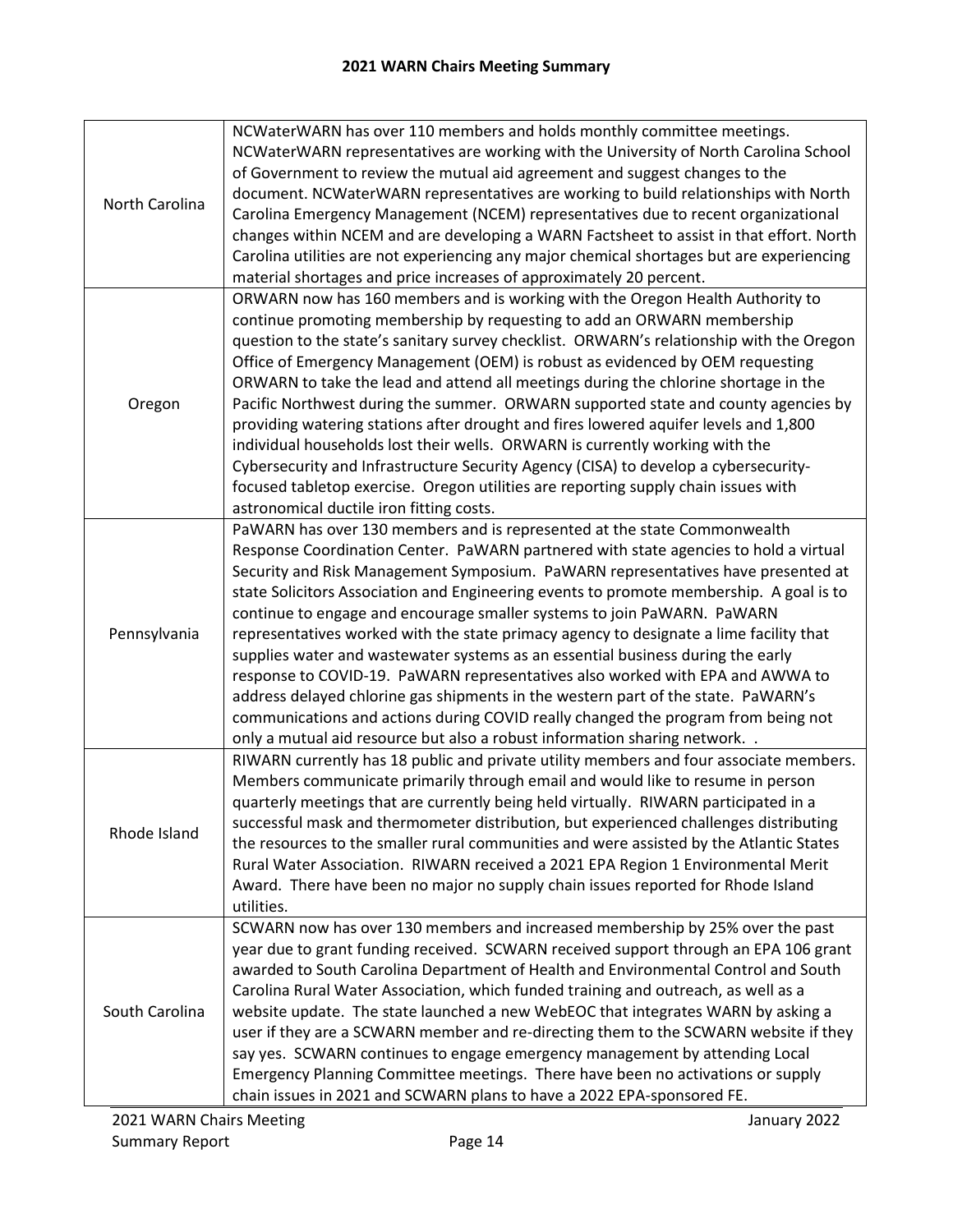| South Dakota | SDWARN has over 130 members and hosted a 2021 EPA-sponsored FE. SDWARN                    |
|--------------|-------------------------------------------------------------------------------------------|
|              | acquired larger trash pumps to meet the needs of utilities and is interested in possibly  |
|              | updating the SDWARN website in future but wants to make sure there is value in any        |
|              | updates. There were no activations or supply chain issues thus far in 2021.               |
|              | TNWARN has 21 members and continues to work to reinvigorate and increase                  |
|              | membership. TNWARN is working with the state primacy agency and emergency                 |
|              | management agency to review and update the mutual aid agreements, and it will be sent     |
| Tennessee    | to all utilities in the state for signature. TNWARN would like to update their website to |
|              | include GIS capabilities and is engaging the KY/TN AWWA Section for funding assistance.   |
|              | Currently all response tracking is conducted via calls and a spreadsheet so TNWARN is     |
|              | interested in any discussion on website tracking capabilities.                            |
|              | VTWARN continues to reengage members through its new committee and website                |
|              | (https://dec.vermont.gov/VTWARN) that is hosted by the Vermont Department of              |
|              | Environmental Conservation. VRWA received a CDC grant through the Vermont                 |
|              | Department of Health to purchase equipment (e.g., generators, portable pumps, safety      |
| Vermont      | equipment) that will only be accessible to members. The state is in the process of        |
|              | developing a cybersecurity overview training for smaller systems and will review AWWA     |
|              | and EPA resources to assist in the development. Supply chain issues in Vermont have       |
|              | been related to longer lead times for purchasing equipment such as fittings and pipes and |
|              | not chemicals. There is more money coming with the Bipartisan Infrastructure Law but      |
|              | that is not helpful if systems cannot get materials or contractors.                       |
|              | WAWARN now has 179 members and has started an improvement plan. Representatives           |
|              | have been having biweekly virtual meetings to share information and best practices.       |
| Washington   | There have been no activations in 2021, but WAWARN representatives continue to            |
|              | partner with others to distribute face masks across the state. There were early chemical  |
|              | supply chain shortages that have since improved but costs are a concern.                  |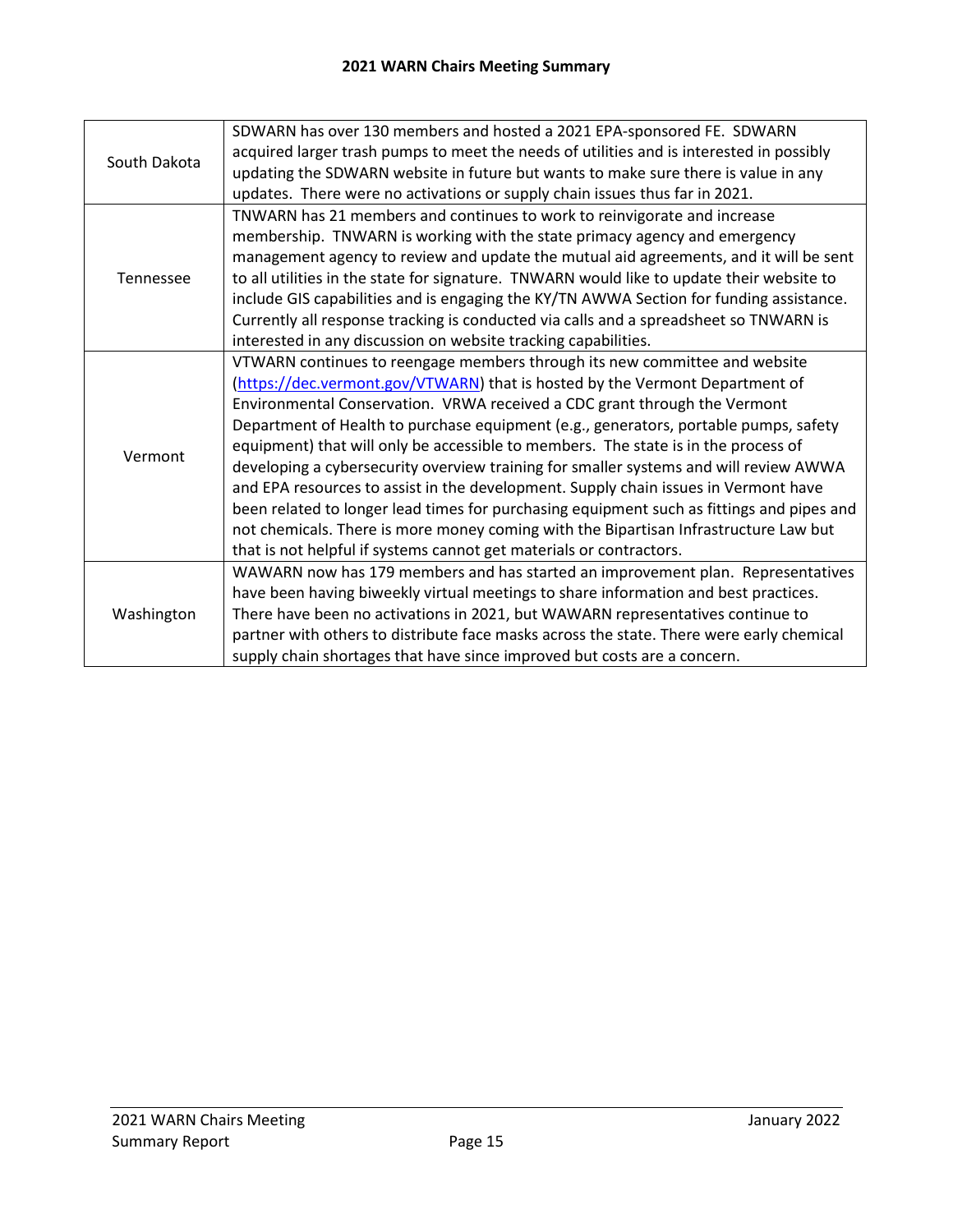## **Attachments:**

- Attachment A: Evaluation Summary
- Attachment B: Participant List
- Attachment C: WARN Chairs Meeting Agenda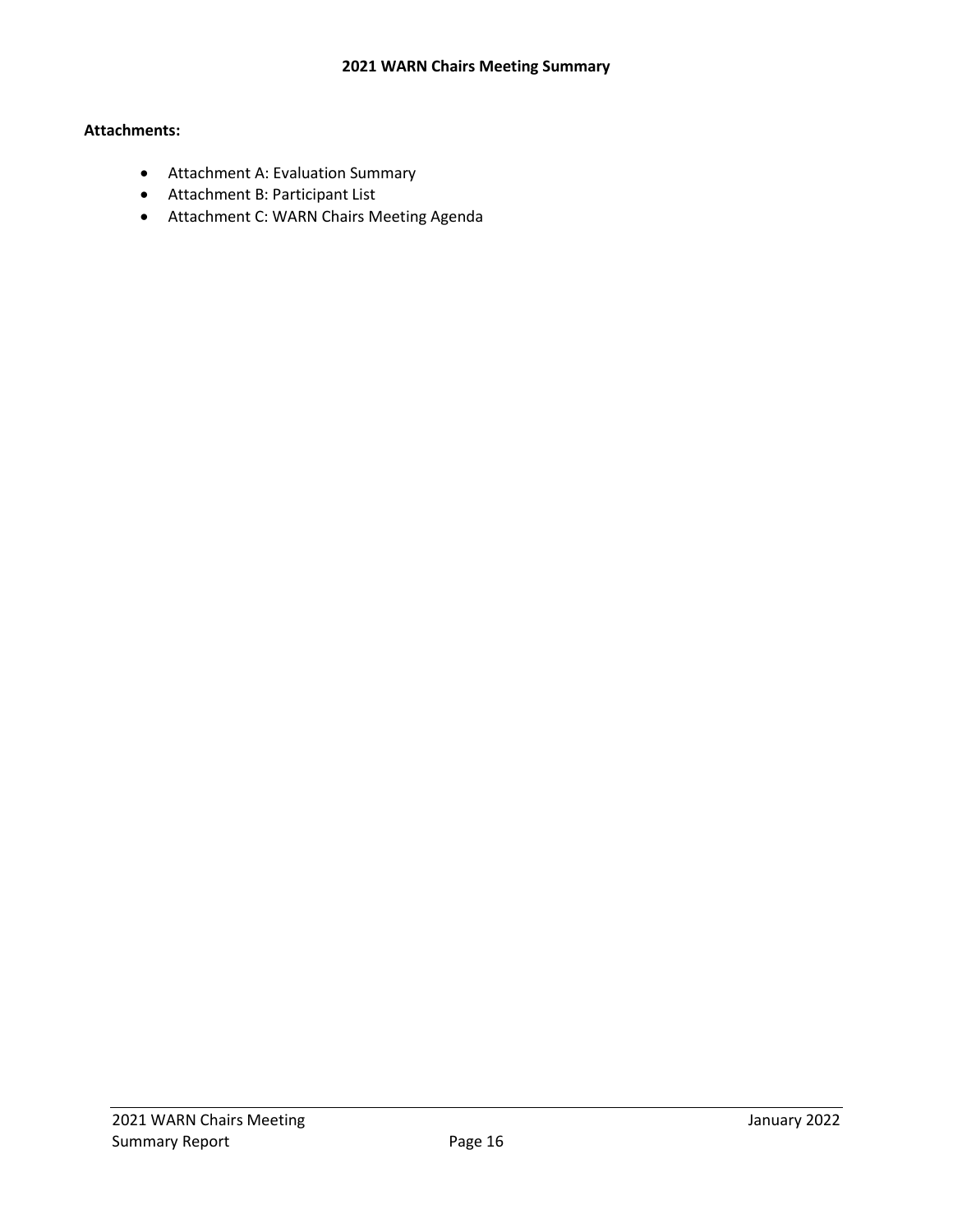The following were the evaluation questions and responses provided through a survey following the virtual meeting:

- 1. What parts of the WARN Chairs Meeting did you find most useful for you and your WARN?
	- Other WARN's struggle with the same things we do.
	- The information and resources shared throughout the 2-day meeting.
	- General discussion on the many issues.
	- Hearing what others are doing. Comparing best practices. Networking.
	- Discussion around state updates (Report Outs) was beneficial. Sorry I missed the discussion around websites.
	- The information shared.
	- Sharing of response specific information from those WARN`s that had activations or significant responses to events.
	- The Report Outs. I always seem to learn a lot during those discussions.
	- I come away from every meeting with knowledge. Many benefits are simply the result of listening to learn how others are managing similar challenges. For the WARN Chairs meetings those topics that apply to us all are the most beneficial - supply chain, provision of water during emergency situations and individual WARN report-outs were all beneficial to me.
	- The sharing by the WARNs.
	- That several states are have the same issues as we are with their websites. It's also good to hear what every state is doing.
- 2. Do you have suggestions for future WARN Chairs Meetings?
	- LIVE! lol
	- I think this works.
	- Have them in person with a virtual option.
	- Hopefully, we can meet in person next year....it is hard to block out significant time at work with ongoing projects and distractions.
	- There were several mentions of the contract with WARNs attending the annual meeting. I know that there have been WARNs that have amended contracts to make them more 'palatable'; I'd like to see a session on possible contract language updates, understanding it will never be a one-size-fits-all scenario. I'd also like to talk further about WARN websites - a single 'shared' National site vs. other options. The 'sophisticated' WARNS may not want a single site for fear of losing hard earned mapping features, etc. but perhaps the majority of 'average' WARNs would benefit from a shared site.
	- Keep the virtual meeting format.
	- It's a long meeting but I don't see a way to shorten it. I like that it was split up.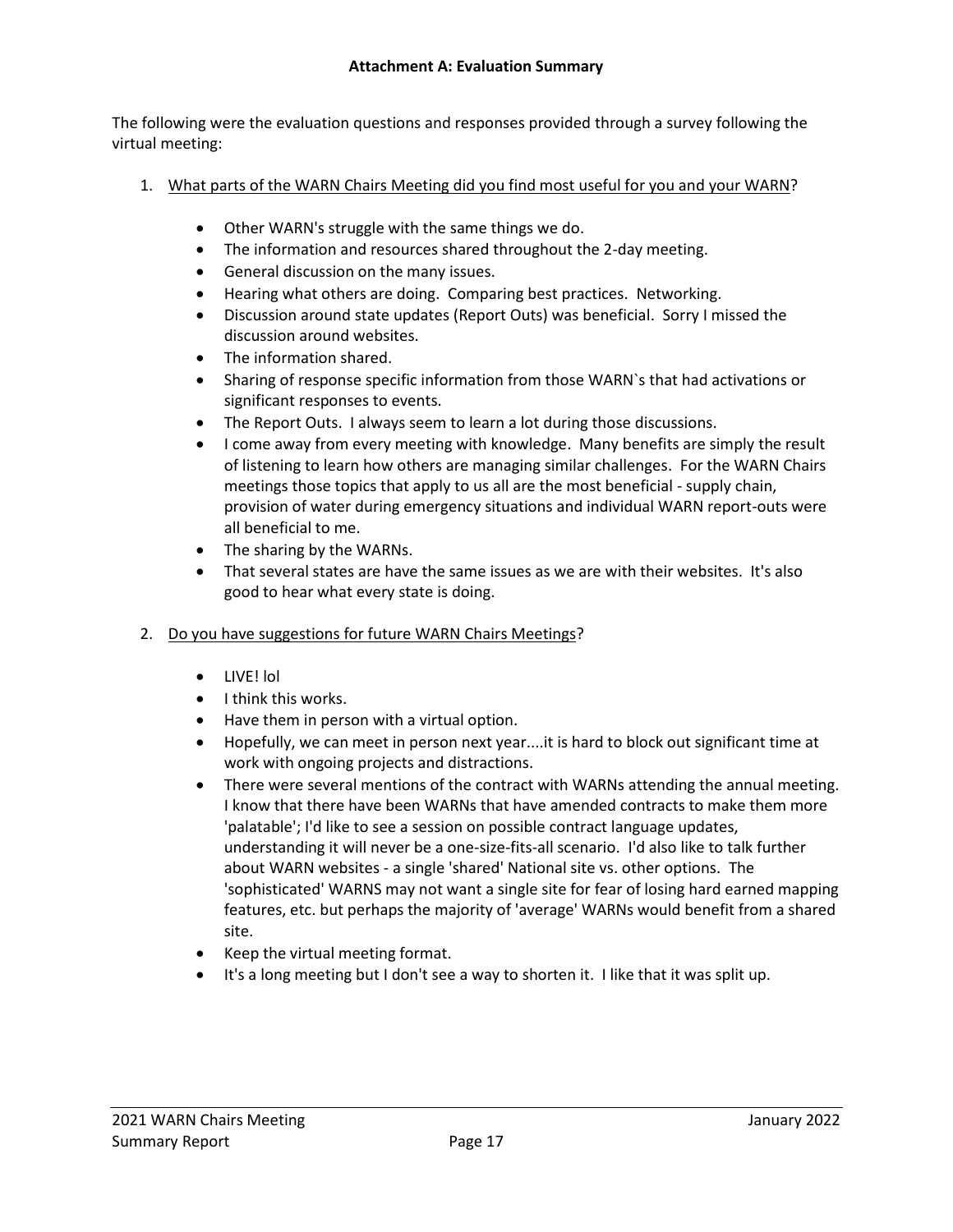### 3. Do you have any additional comments or recommendations?

- Great meeting!
- Thanks for all the time by EPA, AWWA and all the WARNs.
- Keep it going. Might even be good to have one of every six months at some point.
- Great job! Worthwhile!
- The regular bi-weekly WARN meetings presented an opportunity to review and discuss many of the topics that we would normally cover in the annual Meeting. This likely minimized discussion and sharing of information during the two-day WARN Meeting.
- The meeting is well put together. It is great that we have such a well-oiled team. It helps having the same players for over a decade. Thanks to them for being a stabilizing force in this ever-changing world.
- Related to #2 while in #1 I did indicate I learn from listening to other WARNs and this includes those much larger and more sophisticated, I think I'd (CtWARN) benefit from a small group conversation of my WARN peers - those that would like to increase scope of services provided. Not get too far away from our core reason for forming in the first place but having the ability to provide assistance outside of weather-related events. I know there is good work being done and I could benefit from those conversations and examples. This is not appropriate in the Annual meeting setting, but perhaps can be initiated as a sub-group meeting virtually monthly.
- Great job Dawn and EPA team!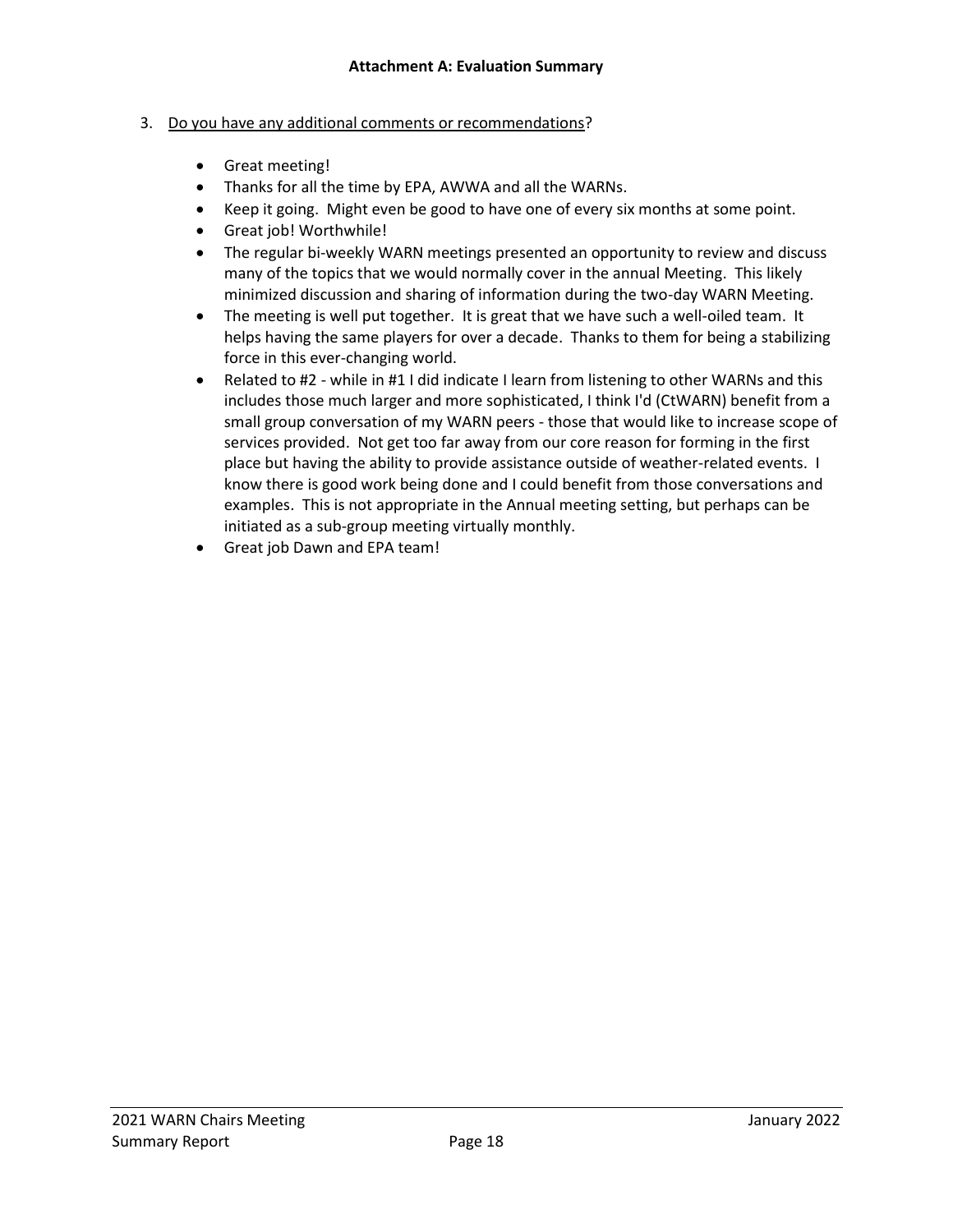| Count          | <b>Name</b>            | <b>Affiliation</b>                            | Representing                    |
|----------------|------------------------|-----------------------------------------------|---------------------------------|
| $\mathbf 1$    | Carol Adams            | Allegheny County Sanitary Authority (ALCOSAN) | PaWARN (Pennsylvania)           |
| $\overline{2}$ | <b>Steve Allgeier</b>  | <b>EPA Headquarters</b>                       | <b>EPA Headquarters</b>         |
| 3              | Sonia Allman           | <b>Metro Water Services</b>                   | <b>TNWARN</b> (Tennessee)       |
| 4              | Marty Aman             | Wayne County Water and Sewer Authority        | NYWARN (New York)               |
| 5              | Sue Andrade            | <b>Bristol County Water Authority</b>         | RIWARN (Rhode Island)           |
| 6              | Dave Aucoin            | Narragansett Bay Commission                   | RIWARN (Rhode Island)           |
| 7              | <b>Tom Barger</b>      | <b>Regional Water Authority</b>               | <b>CtWARN</b> (Connecticut)     |
| 8              | <b>Steve Bieber</b>    | <b>MWCOG</b>                                  | <b>NCRWARN</b> (North Carolina) |
| 9              | <b>Mike Borchers</b>   | City of Greensboro                            | NCWaterWARN (North<br>Carolina) |
| 10             | Dave Brown             | City of Yakima                                | WAWARN (Washington)             |
| 11             | <b>Chad Buechler</b>   | <b>Seattle Public Utilities</b>               | WAWARN (Washington)             |
| 12             | Joe Burns              | Kentucky Rural Water Association              | <b>KYWARN</b> (Kentucky)        |
| 13             | Andrew Campbell        | UF Professional and Workforce Development     | FlaWARN (Florida)               |
| 14             | Angelo Carrieri        | Parker Water & Sanitation                     | CoWARN (Colorado)               |
| 15             | <b>Matt Demers</b>     | <b>Maine Rural Water Association WARN</b>     | <b>MEWARN</b> (Maine)           |
| 16             | David DiDomenico       | State of Vermont Wastewater Program           | <b>VTWARN</b> (Vermont)         |
| 17             | <b>Frank Genovese</b>  | City of St. Louis Water Division              | MoWARN (Montana)                |
| 18             | <b>Tim Hewett</b>      | City of St. Cloud                             | MnWARN (Montana)                |
| 19             | Mike Howe              | <b>Texas Section AWWA</b>                     | <b>TXWARN</b> (Texas)           |
| 20             | Jeremiah Hunt          | City of Eugene                                | ORWARN (Oregon)                 |
| 21             | Dawn Ison              | <b>EPA Headquarters</b>                       | <b>EPA Headquarters</b>         |
| 22             | Will Keefer            | Horsley Witten Group                          | <b>EPA Contractor</b>           |
| 23             | Ernie Lau              | Honolulu Board of Water Supply                | HIWARN (Hawaii)                 |
| 24             | <b>Brad Lawrence</b>   | City of Madison                               | SDWARN (South Dakota)           |
| 25             | Jenette Lee            | Pima County Regional Wastewater               | AzWARN (Arizona)                |
| 26             | John Lins              | Des Moines Water Works                        | IOWARN (lowa)                   |
| 27             | Johnna McKenna         | New Hampshire DES                             | NHPWMA (New Hampshire)          |
| 28             | <b>Rita Mercer</b>     | Pima County Regional Wastewater               | AzWARN (Arizona)                |
| 29             | Kevin Morley           | American Water Works Association              | <b>AWWA</b>                     |
| 30             | Stephanie Nistico      | New Hampshire DES                             | NHPWMA (New Hampshire)          |
| 31             | Rob Penman, Jr.        | <b>SUEZ</b>                                   | <b>DEWARN</b> (Delaware)        |
| 32             | <b>Brian Pickard</b>   | <b>EPA Headquarters</b>                       | <b>EPA Headquarters</b>         |
| 33             | Natasha Rae            | Horsley Witten Group                          | <b>EPA Contractor</b>           |
| 34             | <b>Shelley Roberts</b> | <b>Idaho Rural Water Association</b>          | IdWARN (Idaho)                  |
| 35             | Corey Ross             | Las Vegas Valley Water District               | NvWARN (Nevada)                 |
| 36             | Liz Royer              | Vermont Rural Water Association               | <b>VTWARN</b> (Vermont)         |
| 37             | Nick Rubin             | South Carolina Rural Water Association        | <b>SCWARN (South Carolina)</b>  |
| 38             | Art Shapiro            | Howard County Bureau of Utilities             | MDWARN (Maryland)               |
| 39             | <b>Steve Shepard</b>   | <b>Metro Water District</b>                   | AzWARN (Arizona)                |
| 40             | Sandy Smith            | DeKalb County                                 | <b>GAWARN</b> (Georgia)         |
| 41             | Mike Snyder            | <b>MHS Consulting Services</b>                | PaWARN (Pennsylvania)           |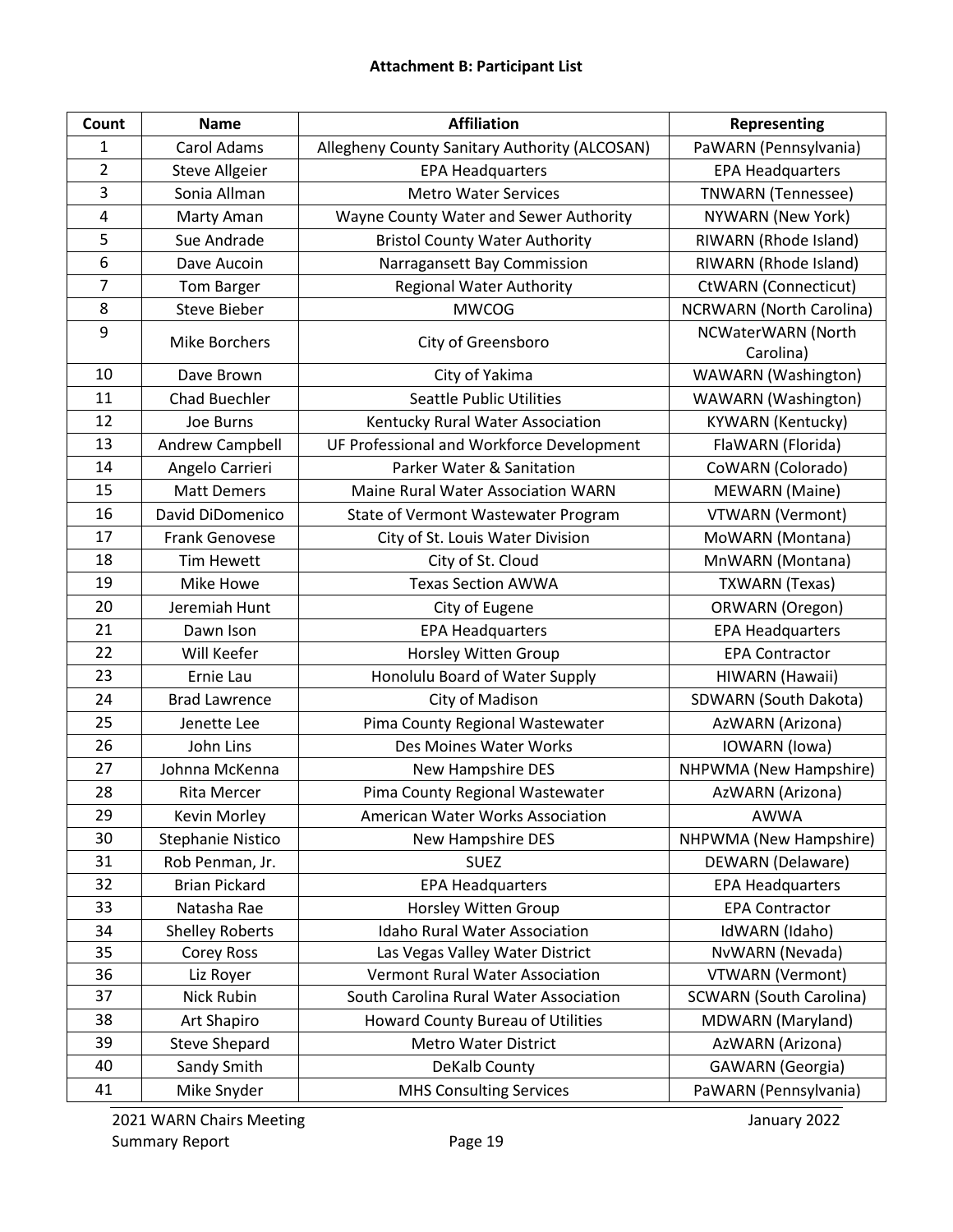## **Attachment B: Participant List**

| 42 | Jacob Stokes          | North Dakota DEQ       | NDWARN (North Dakota)    |
|----|-----------------------|------------------------|--------------------------|
| 43 | <b>Blake Weindorf</b> | Central Arkansas Water | <b>ARWARN (Arkansas)</b> |
| 44 | Brian Weir            | American Water         | NJWARN (New Jersey)      |
| 45 | Jim Wollbrinck        | San Jose Water         | CalWARN (California)     |
| 46 | Ned Worcester         | City of Seattle        | WAWARN (Washington)      |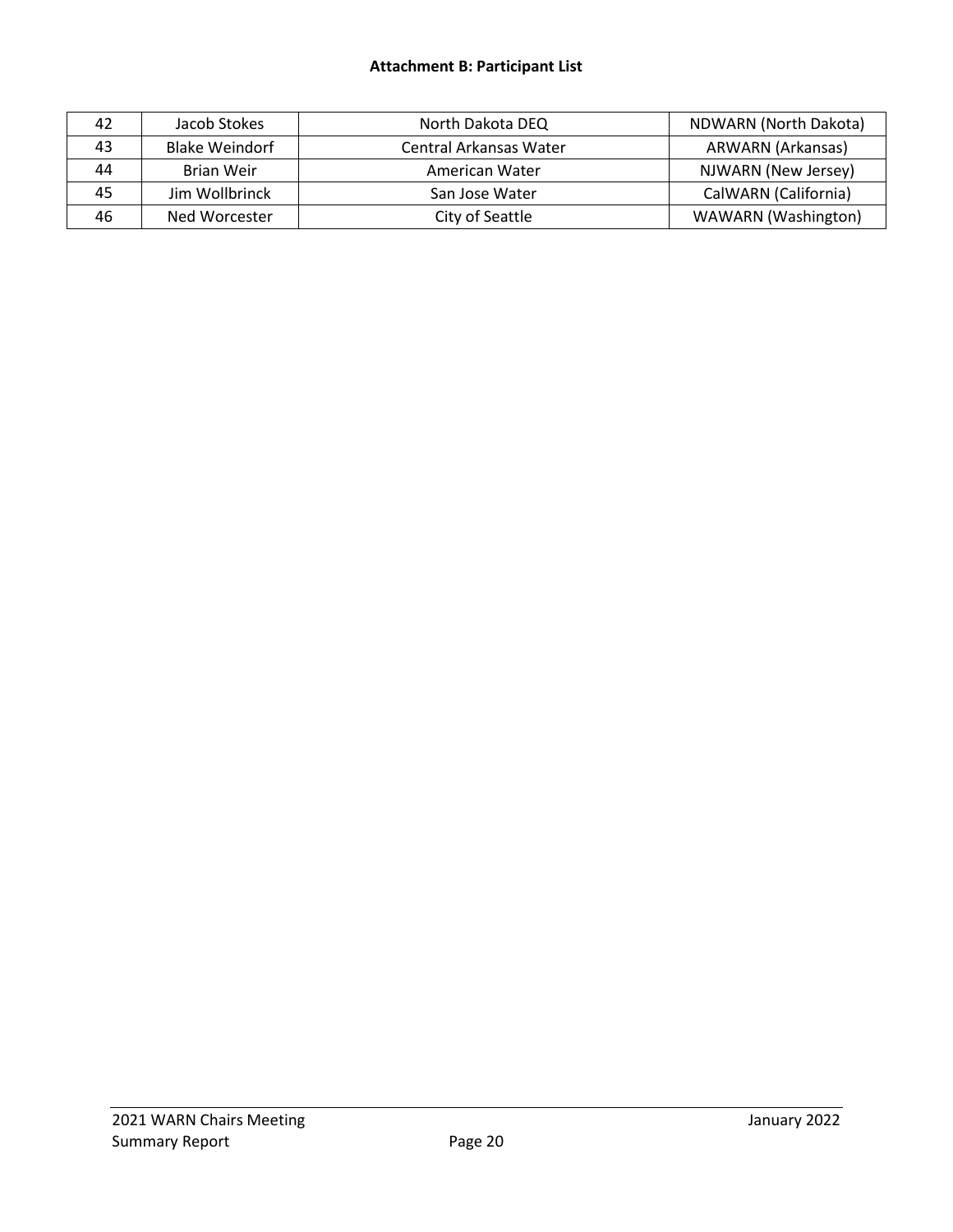# **WARN CHAIRS AGENDA – NOVEMBER 16-17, 2021**

## **Tuesday, November 16, 2021 - All Times Eastern**

| 12:00 p.m. | Welcome                                                                                                                                  |
|------------|------------------------------------------------------------------------------------------------------------------------------------------|
|            | Review of virtual administrative details<br>$\bullet$                                                                                    |
|            | Introductions (via chat, state and position, i.e., OHWARN Steering Committee)<br>$\bullet$                                               |
| 12:15 p.m. | <b>WARN Incidents and Lessons Learned</b>                                                                                                |
|            | Wildfires (CalWARN), Hurricane Ida, others?<br>$\bullet$                                                                                 |
| 12:45 p.m. | <b>WARN Report-Outs</b>                                                                                                                  |
|            | WARN Reps list top 1-2 accomplishments and top 1-2 challenges                                                                            |
|            | Include in report out if members are experiences supply chain issues for any water<br>$\bullet$<br>treatment chemicals or other supplies |
| 2:00 p.m.  | <b>Break</b>                                                                                                                             |
| 2:15 p.m.  | <b>Emergency Management Assistance Compact (EMAC) and Resource Typing</b>                                                                |
|            | Kevin Morley, AWWA<br>$\bullet$                                                                                                          |
| 2:45 p.m.  | <b>Critical Issues Roundtable Discussion</b>                                                                                             |
|            | How are states tracking utility status post incident and is it meaningful to inform<br>٠<br>needs that may be facing the community?      |
|            | Other key issues to discuss based on WARN Chair report-outs (Dawn)<br>$\bullet$                                                          |
| 3:50 p.m.  | <b>Closing Comments, Discuss Day 2</b>                                                                                                   |
| 4:00 p.m.  | <b>Adjourn</b>                                                                                                                           |